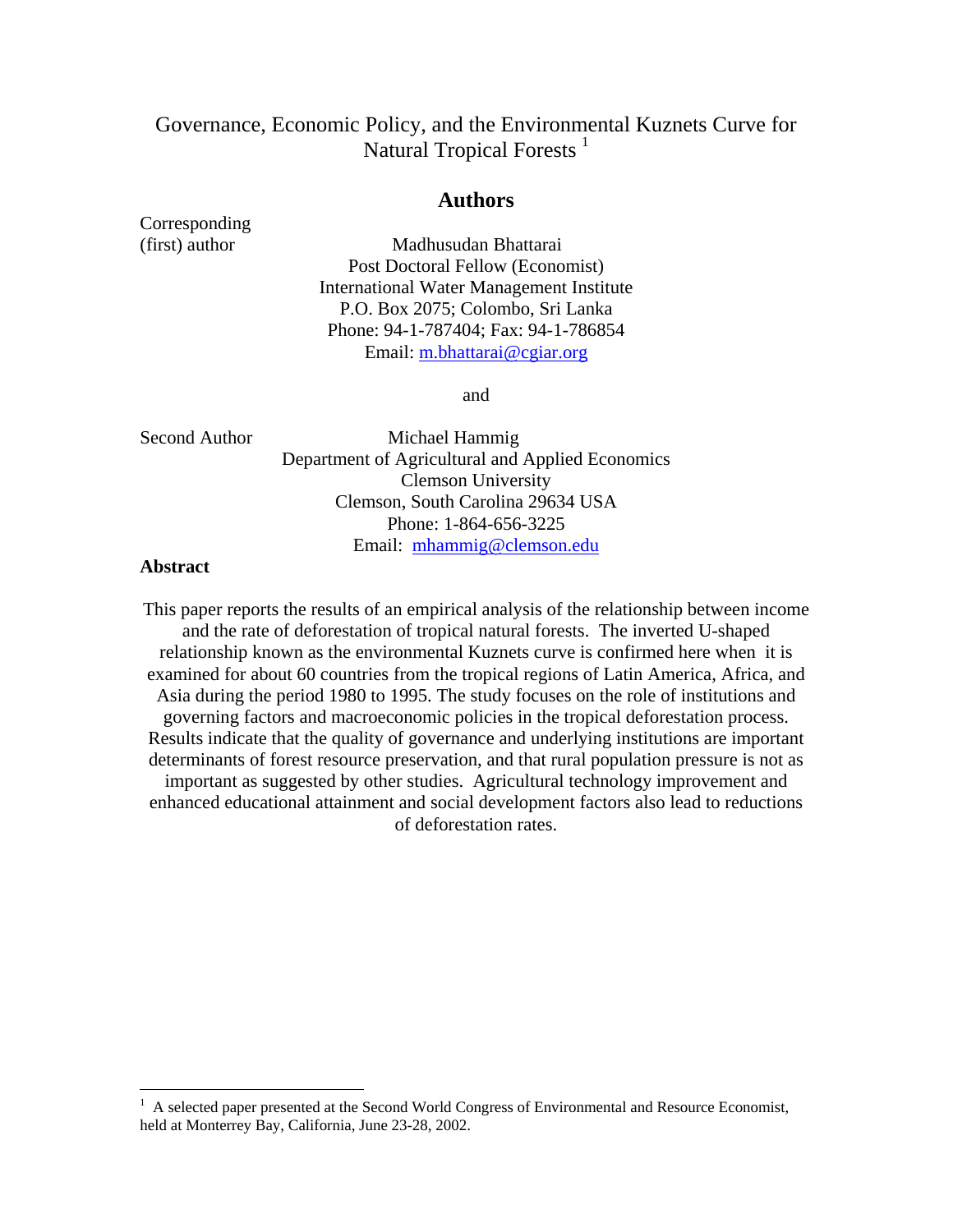## **Governance, Economic Policy, and the Environmental Kuznets Curve for Natural Tropical Forests**

### **Madhusudan Bhattarai and Michael Hammig**

## **Introduction**

The major objective of this study is to carry out an empirical verification of the Environmental Kuznets Curve (EKC) relationship for deforestation of natural forests in the tropics. The EKC hypothesizes an inverse U-shaped relationship between indicators of environmental deterioration and economic development. During initial stages of development, some form of environmental degradation appears inevitable, but subsequent income increases will produce incentives to improve environmental quality.

The major implications from EKC studies for global environmental policy are to identify potential policy programs in developing countries that move the economy to a sustainable development path. The goal is to find means to tunnel through the potential EKC path by managing the economy within ecological threshold limits. Thus, the EKC is flattened and countries can avoid potential catastrophes while achieving sustainable growth (Munasinghe, 1999; Panayotou, 1995). Prudent policy can minimize the damage done to environmental systems during the development process, thus keeping environmental damage within safe limits.

Forests embody important environmental attributes including carbon sequestration, reduction of greenhouse gas emissions, and the enormous amount of biodiversity resources found in tropical ecosystems (Brown and Pearce, 1994). The tropical deforestation issue is the central focus of many international environmental forums. The UN's Rio de Janeiro conference in 1992 and Kyoto conference in 1997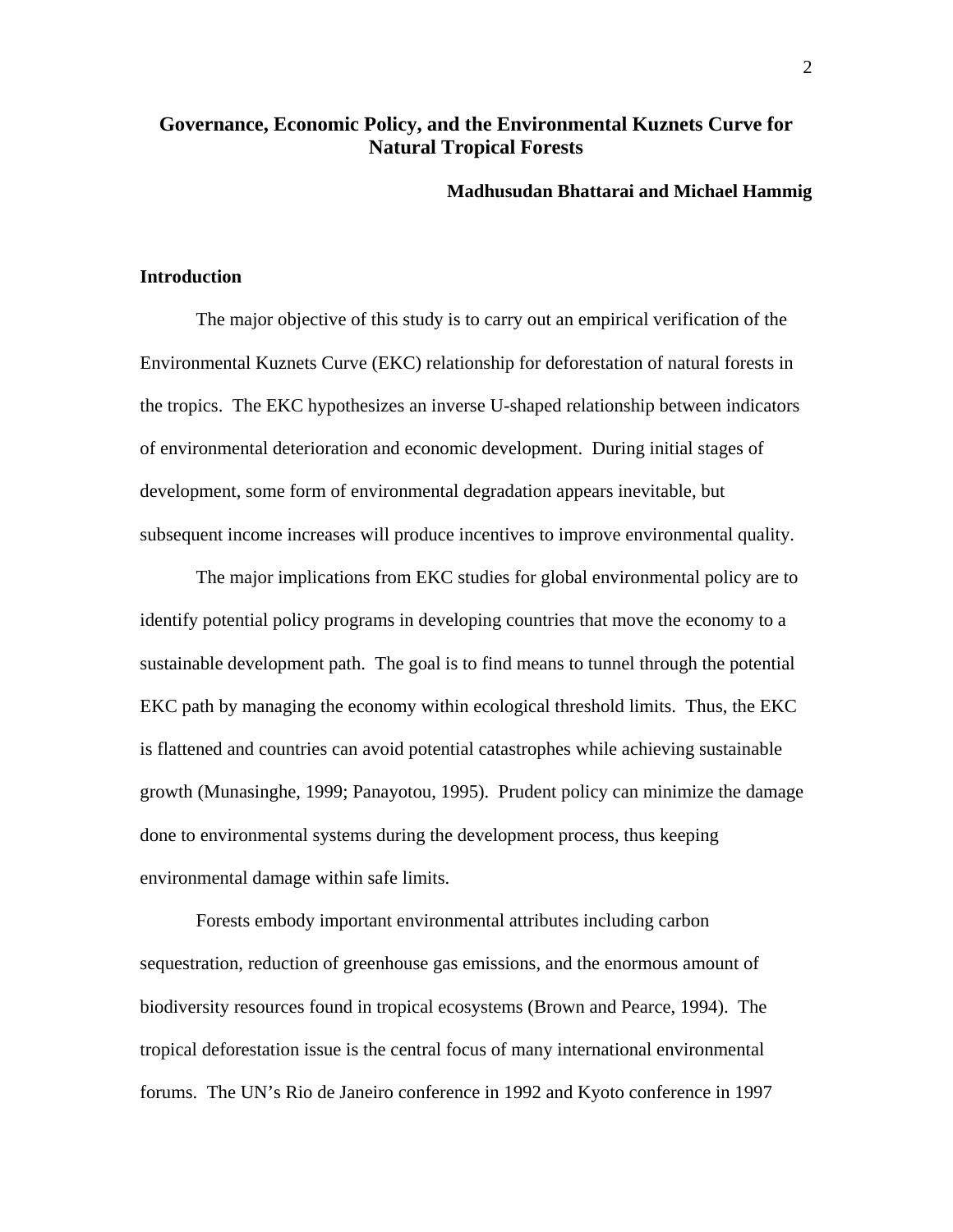reflect this concern. However, despite international concern for tropical forest loss, the annual conversion of tropical forest to other land use was about 12 million hectares worldwide between 1980 and 1995 (FAO, 1997).

Unlike the case of flow types of pollution, the presence or absence of a Kuznetian functional relationship between income and the indicator of a stock type of environmental quality like forest cover is not clear-cut in the literature (Arrow et al., 1995; Stern, et al., 1996; Ekins, 1997). The present available evidence is mixed, and it varies depending on the sets of countries and time periods selected for the study. Some of the previous studies on economics of deforestation of forest and woodlands (Cropper and Griffiths; 1994; Koop and Tole, 1999; Mather, et al., 1999; Bhattarai and Hammig, 2001) have established an EKC relationship for deforestation. However these studies are based on FAO data on forest and woodlands area, which includes tree crop plantations. This leaves open the question of whether there exists an EKC type of relationship for true forest cover. The lack of a precise measure of the appropriate deforestation process is a serious limitation of previous studies on the topic. This study contributes to this debate by using recently available data from the World Resources Institute (WRI) on natural forest area.

Clearly, forest area can be reduced through harvesting for various purposes. Also, replanting and plantation development can increase forest area. In general the deforestation EKC assumes that low-income countries clear forest area without replacement, or at least that the replacement rate is less than the harvest rate. As incomes grow, investment in forests, by replacing area cut for logging or establishing plantations of forest-producing products, more than compensates for area lost. Likewise, the structure of the economy and energy demand patterns may change when income rises. In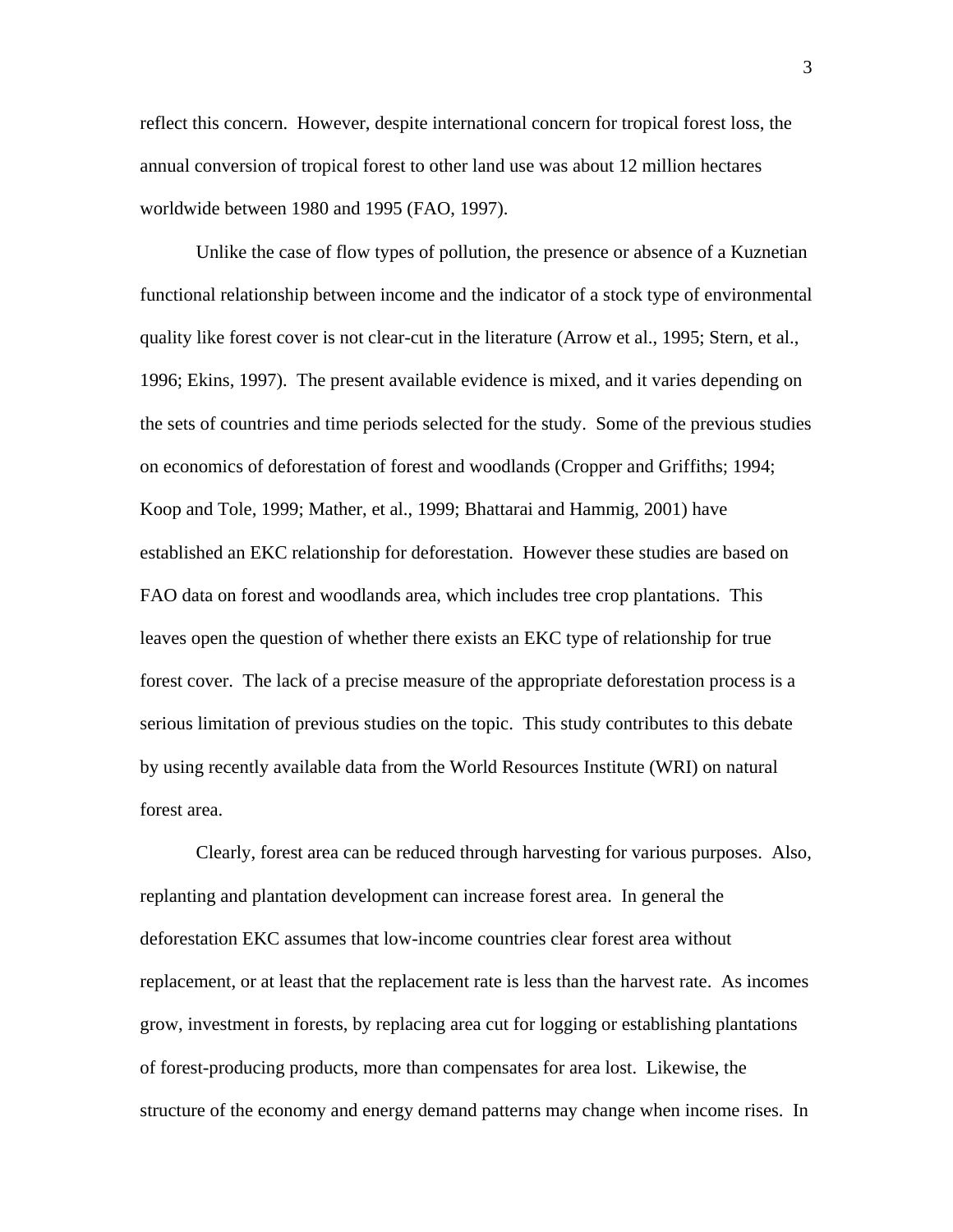many countries, fuelwood energy predominates during early stages of development, but coal and petroleum-based fuels become more important during later stages, thereby reducing forest conversion pressure. Thus, there will be a transformation in the structure of the economy as income increases. The model presented here hypothesizes this process to be affected by macroeconomic conditions, institutions, technology, and structural factors.

Developing countries, which for the most part are tropical, account for 59 percent of the total land area of the world and 57 percent of total world forest area (FAO, 1997). Natural closed broad-leaved forests in tropical countries cover about 1,260 million hectares, or nine percent of the Earth's total land area (Barbier, et al., 1991). While annual deforestation was 12 million ha during 1980-95, the loss of natural forest in developing countries was more than 13 million ha annually (FAO, 1997). The difference was compensation by plantation forest replanting.

Whether deforestation activities always produce detrimental effects or whether the present trend of tropical deforestation can be considered as an economic problem at all is debatable. Is there an optimal level of deforestation at any time? The present literature provides mixed results on these topics. Since forestry contributes to national income, the present forest production in the developed countries, which is substantially stabilized, is an outcome of economic development (Walker, 1993). And, the current loss of tropical forest is closely linked to the development process and the institutional and structural constraints affecting that process. Therefore, the forest conversion process is an outcome of economic decision making of a rational agent – an individual frontier farmer, the logging industry, or the state. Economic incentives (full opportunity costs)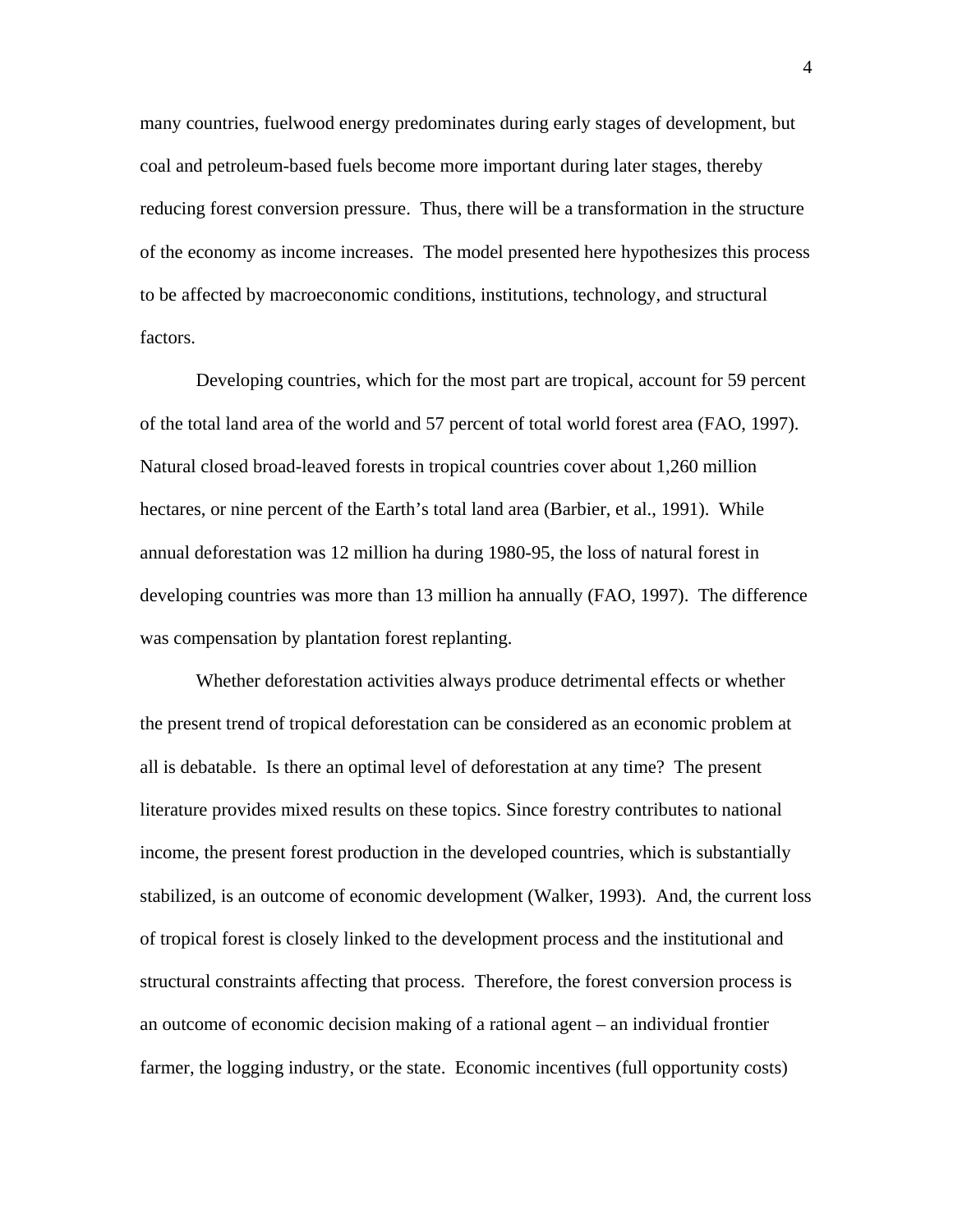faced by farmers or the state can be explained to a large extent by straightforward economic reasoning.

#### **Literature**

Some of the recent empirical studies on the topic of income growth and environmental quality have shown that some pollutants such as SO2, SMP, nitrous oxides, and river water pollutants follow an inverse U-shaped functional relationship with economic growth (Shafik and Bandhopadhya, 1992; Shafik, 1994; Seldon and Song, 1994; Grossman and Krueger, 1995; Panayotou, 1995; and Yandle and Qin, 1998). Likewise, the inverted U-shaped relationship with income has also been recently shown in the case of deforestation of forest and woodlands<sup>2</sup> (Cropper and Griffiths; 1994; Koop and Tole, 1999; Mather, et al., 1999; Bhattarai and Hammig, 2001). However, such Kuznetian evidences has not yet been reported for other environmental pollutants including CO2 and nitrates, the environmental effects of which are difficult to quantify with respect to geographical boundaries. All of these studies have used cross-country time series modeling to investigate the EKC relationship, but with different sets of countries, model specifications, and time periods.

Despite these recent attempts to explain the EKC relationship based on economic intuition and sound theoretical foundations, there is no unanimous view among scholars as to why and how exactly the EKC relationship emerges for certain cases, and not for other environmental indicators. The problem is further complicated by not having an acceptable measure of an indicator representing a broad range of environmental quality. The theoretical exercise depends upon the nature of the indicators in question.

<sup>&</sup>lt;sup>2</sup> Each of these studies used FAO data on forest and woodlands area to measure the deforestation rate.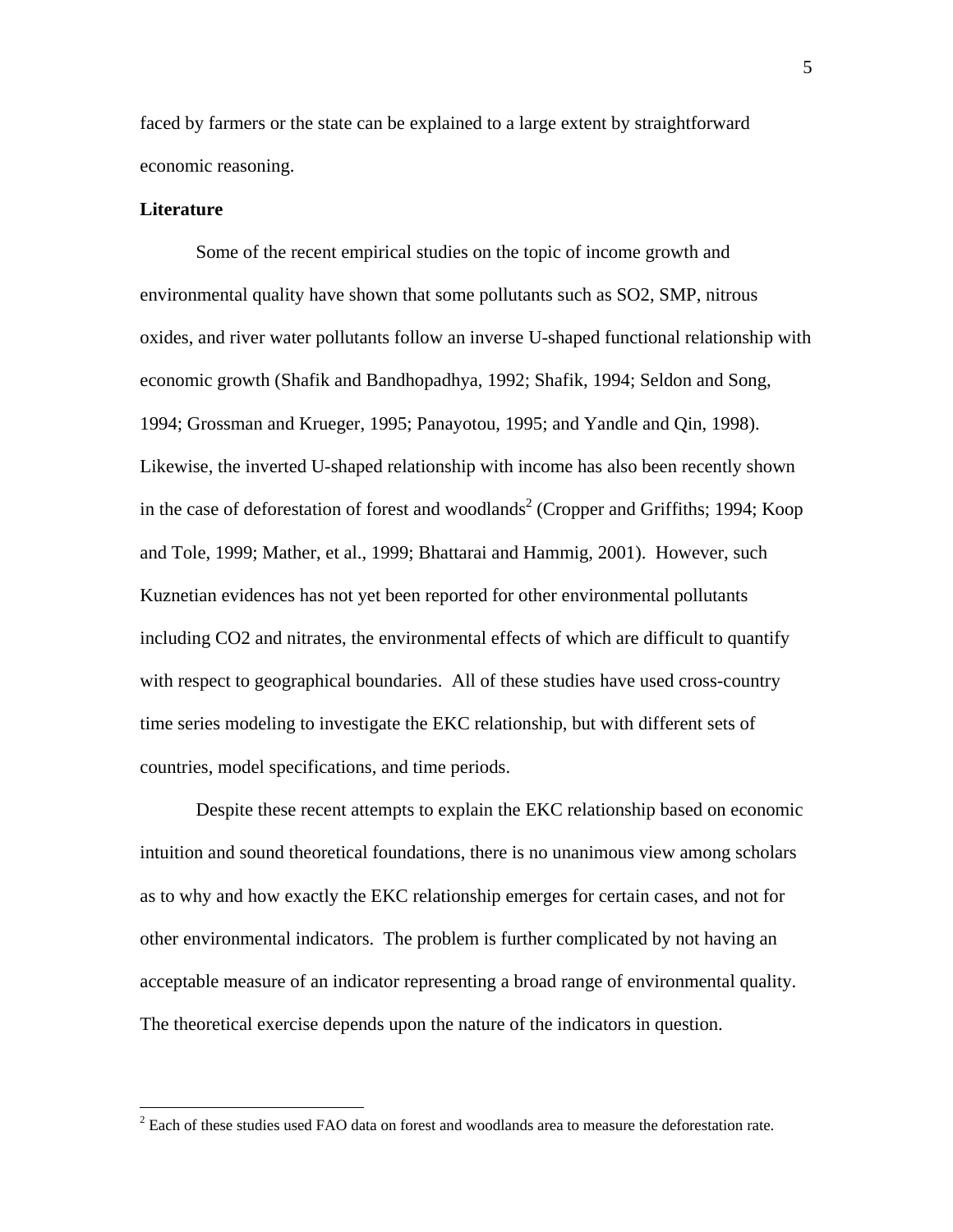Arrow, et al. (1995) offered their opinion of the EKC relationship for a stock resource like forests. They asserted that, "An inverted-U relationship has been shown for emissions of pollutants, but is not feasible for stock resources like forest ecosystems. The relation is less likely to hold wherever the feedback effects of forest stocks are significant, such as those involving soil and its cover, forests, and other ecosystems."

Unlike many other indicators of environmental quality, the relationship between deforestation and income, and associated policy and institutional factors is not straightforward. As forests in most developing countries are managed under public ownership, it is likely that the EKC relationship is linked with various socio-political institutions, structural factors, and historical processes.

Most cross-national studies on deforestation have focused on the impact of population growth (Allen and Barnes, 1985; Cropper and Griffiths, 1994; Koop and Tole, 1999; Mather, et al., 1999). Due to lack of cross-national statistics for other major institutional and macroeconomic policy variables, the impacts of these variables on the deforestation process has not been emphasized. However, some recent attempts by the World Bank's growth research teams, and other cross-national study centres such as Freedom House publications have provided consistent and comparable institutional statistics across countries. Therefore, there is now the opportunity to follow the reasoning of analysts like Barbier (1997) who suggest that the indirect linkage of income growth to changes in the structure of socio-political institutions leads to feedback effects and increased willingness to pay for environmental quality through these institutional changes. Samuelson (1976) illustrated the importance of institutional impacts – induced by income growth – on the forest harvest decision, and also suggested that institutional effects have influenced forest use decisions since the time of the Romans.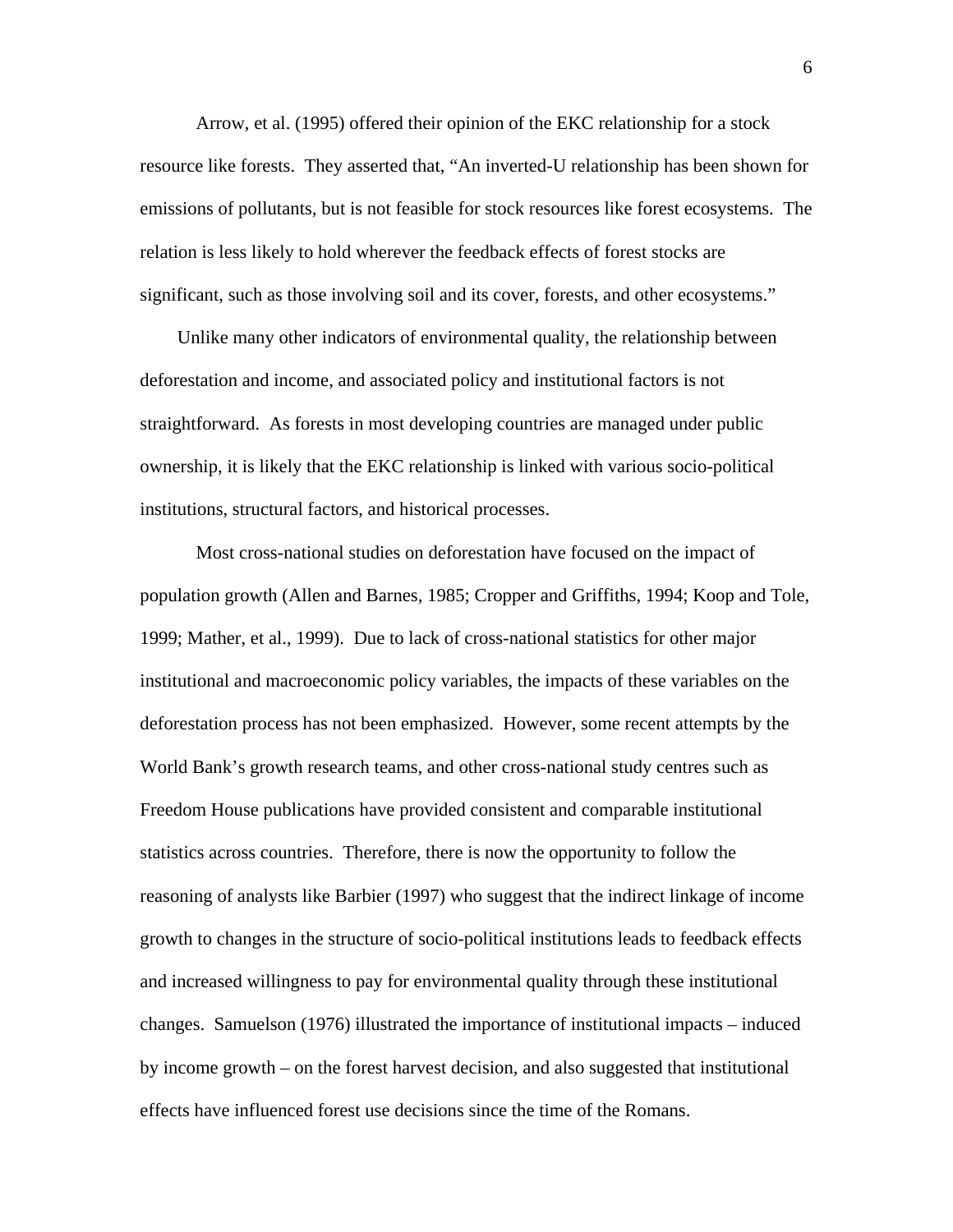Norton (1998), using cross-national analysis, found that deforestation is greater in nations with weak property rights. Deacon (1994) obtained similar results. He found that insecure ownership, political insecurity, and political revolutions were all positively related to the deforestation process. Angelsen and Kaimowitz (1999), from a survey of more than 140 economic models analyzing causes of tropical deforestation, reported that more roads, higher agricultural prices, lower wages, and shortage of off-farm employment generally lead to greater deforestation. However, the structural relationships linking these forces are not clearly defined. Several country-specific case studies have identified other factors for deforestation, including prices of round wood, inappropriate road building and infrastructure development, weak institutions to enforce rules and regulations, and tenure insecurity (Barbier, 1997; Burgess, 1992; Southgate and Runge, 1990; Southgate, et al. 1991).

Some recent micro-level institutional analyses of forest resource management in developing countries have also identified the importance of governance to forest resource use decisions. For example, Gibson, et al. (2000), based on multi-country village level studies, reported that the combination of national, regional, and local institutions play a critically important role in the consumption of forest resources.

#### **Conceptual Model of the Deforestation EKC**

Most of the previous econometric studies on the relationship between deforestation and economic development controlled for population factors alone. Unlike those studies, the EKC relationship is estimated in this study first by isolating the net impacts of policy variables on deforestation and then estimating EKC models controlling for selected socio-political institutions, macroeconomic policy variables, technological change in the agricultural sector, and population factors.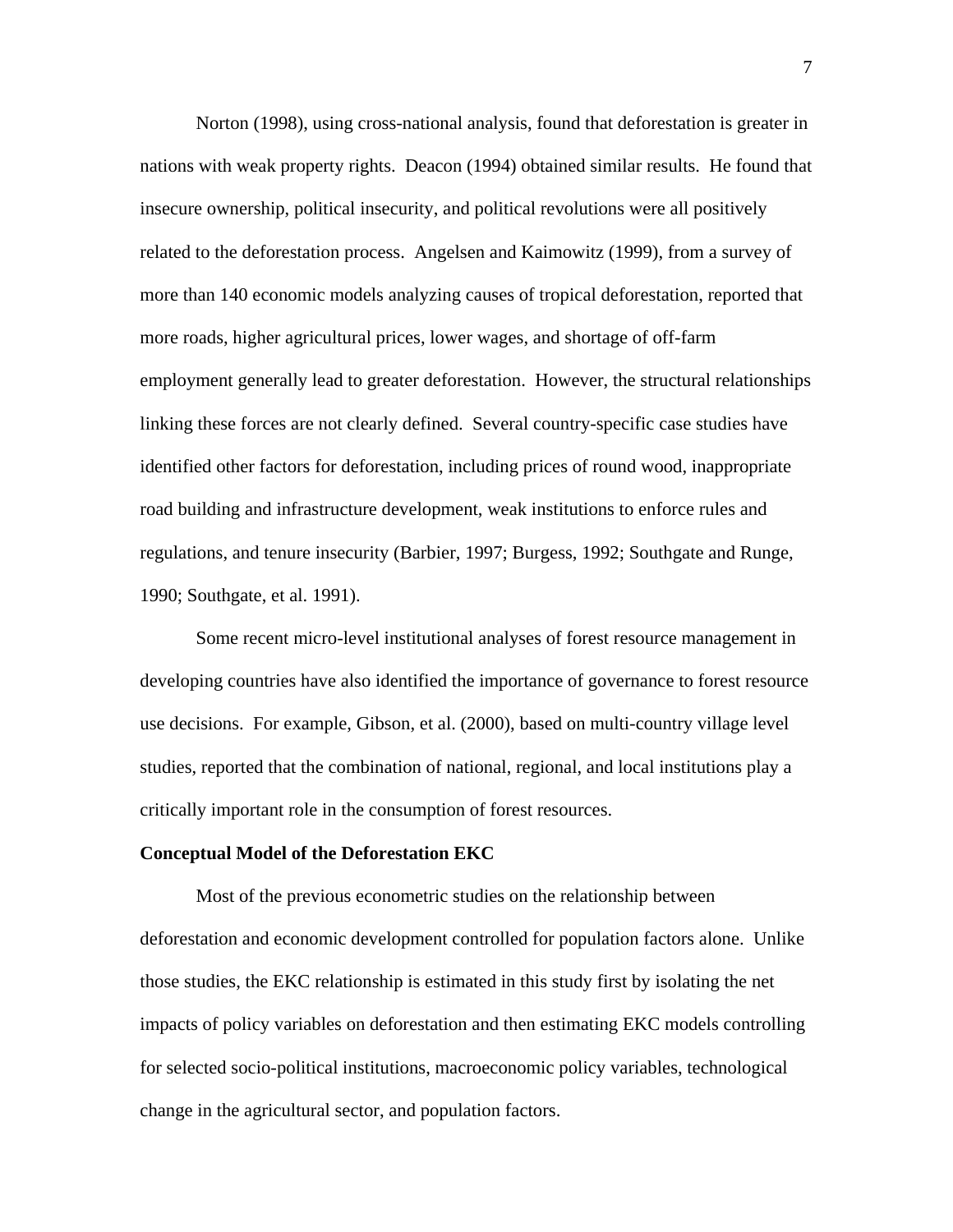This study hypothesizes that economic development is first accompanied by deterioration of environmental quality, but once societal income reaches a sufficiently high level environmental quality will improve. Deforestation is considered here as the indicator of environmental degradation. It is assumed that increases in income are accompanied by improvements in socio-political institutions and better allocation of environmental resources, which are generally public goods. Hence, it is further hypothesized that underlying institutional and policy conditions affect the relationship between deforestation and income. This study adopts the same empirical procedures employed by others (e.g. Grossman and Krueger, 1991; Panayotou, 1995) but with the addition of institutional factors and broad level macroeconomic variables hypothesized to affect the income-deforestation relationship.

#### Empirical Models

The relationship between economic development and deforestation is analysed using cross-section time series regression, i.e., panel data analysis. Some studies of the EKC for deforestation have used single-period cross-sectional data (Mather, 1999; Antle and Heidebrink, 1995) and other studies (Shafik, 1994; Cropper and Griffiths, 1994; Koop and Tole, 1999; Bhattarai and Hammig, 2001) have applied panel data techniques. The results in these studies vary depending on the type of econometric technique used and the variables selected for the study.

The impacts of institutional and policy variables can be revealed by cross-country analysis which provides for wide variation of institutions. Panel data analysis allows the study of dynamic as well as cross-sectional aspects of the problem, and is therefore considered better for analyzing complex relationships, generalizing empirical findings, and conducting theoretical modeling exercises. Panel data control for the country and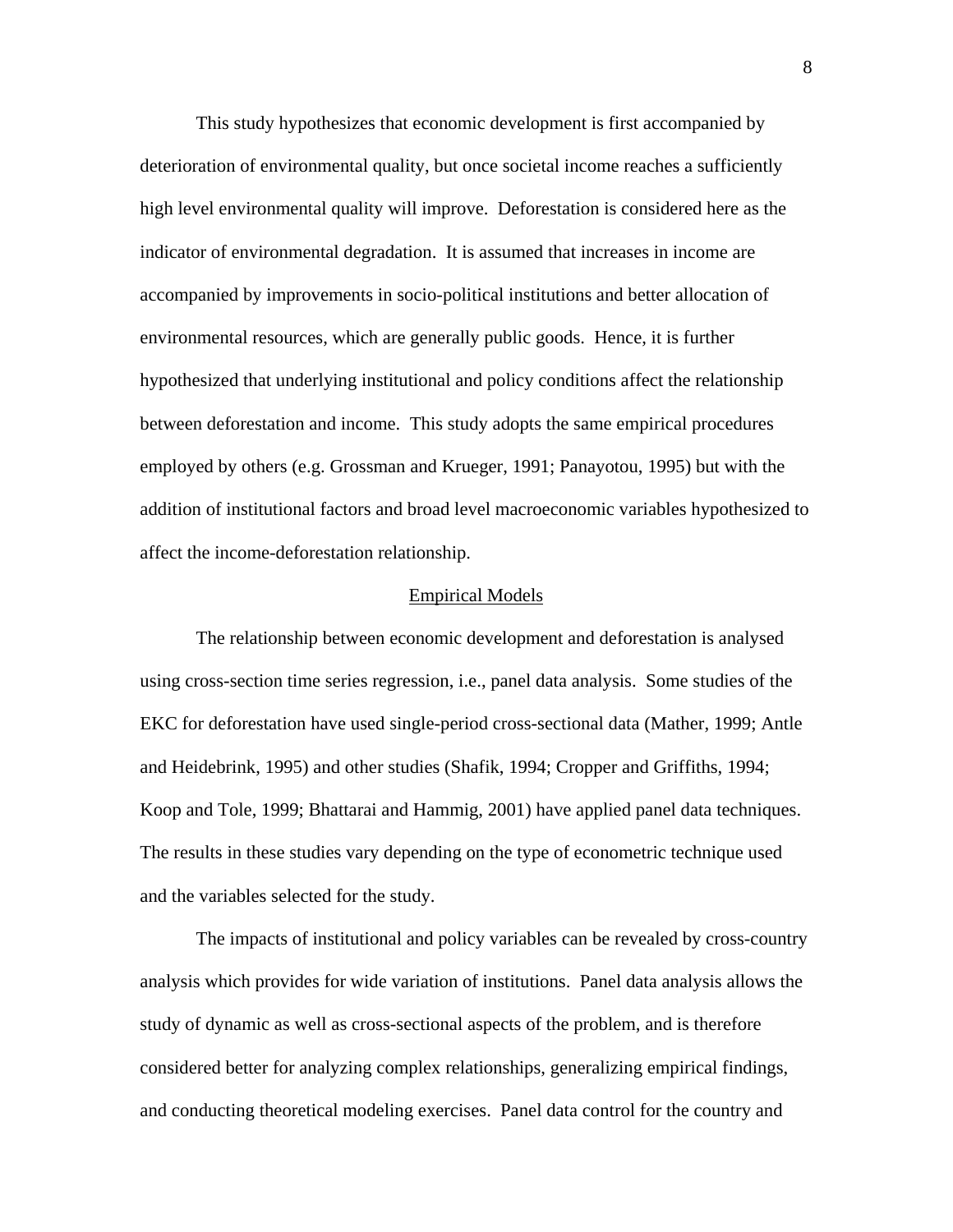time invariant variables. Time-series or cross-section studies alone cannot control such individual heterogeneity in data sets (Baltagi, 1995). Though the process for deforestation varies across countries and regions, the fixed effect panel regression technique allows estimation of common coefficients for selected variables, while allowing structural constraints to vary across the countries. Therefore, the fixed effect technique is preferred for cross-country analysis where the sample is not drawn randomly from the population (Green, 1997; Hsiao, 1986).

The empirical model adopted in this study is,

$$
DF_{it}=\alpha_i+\beta_1Y_{it}+\beta_2{Y_{it}}^2+\beta_3T_{it}+\beta_4A_{it}+\beta_5I_{it}+\beta_6X_{it}+\beta_7P_{it}+u_{it}
$$

where,

 $DF_{it}$  = deforestation rate for county i in period t,

 $Y_{it}$  = GDP per capita,

 $T_{it}$  = time trend,

 $A_{it}$  = agricultural sector variables,

 $I_{it}$  = institutional variables,

 $X_{it}$  = macroeconomic policy variables,

 $P_{it}$  = population variables, and

 $u_{it}$  = random error.

Two approaches are used to estimate this model. WRI data on natural forest area are used to specify the dependent variable. To conserve degrees of freedom and to investigate the singular impact of key factors, following the procedure used by Shafik

(1994), separate models are estimated using the basic EKC relationship with each policy variable. That is, each of the policy, population, and institutional variables is entered in a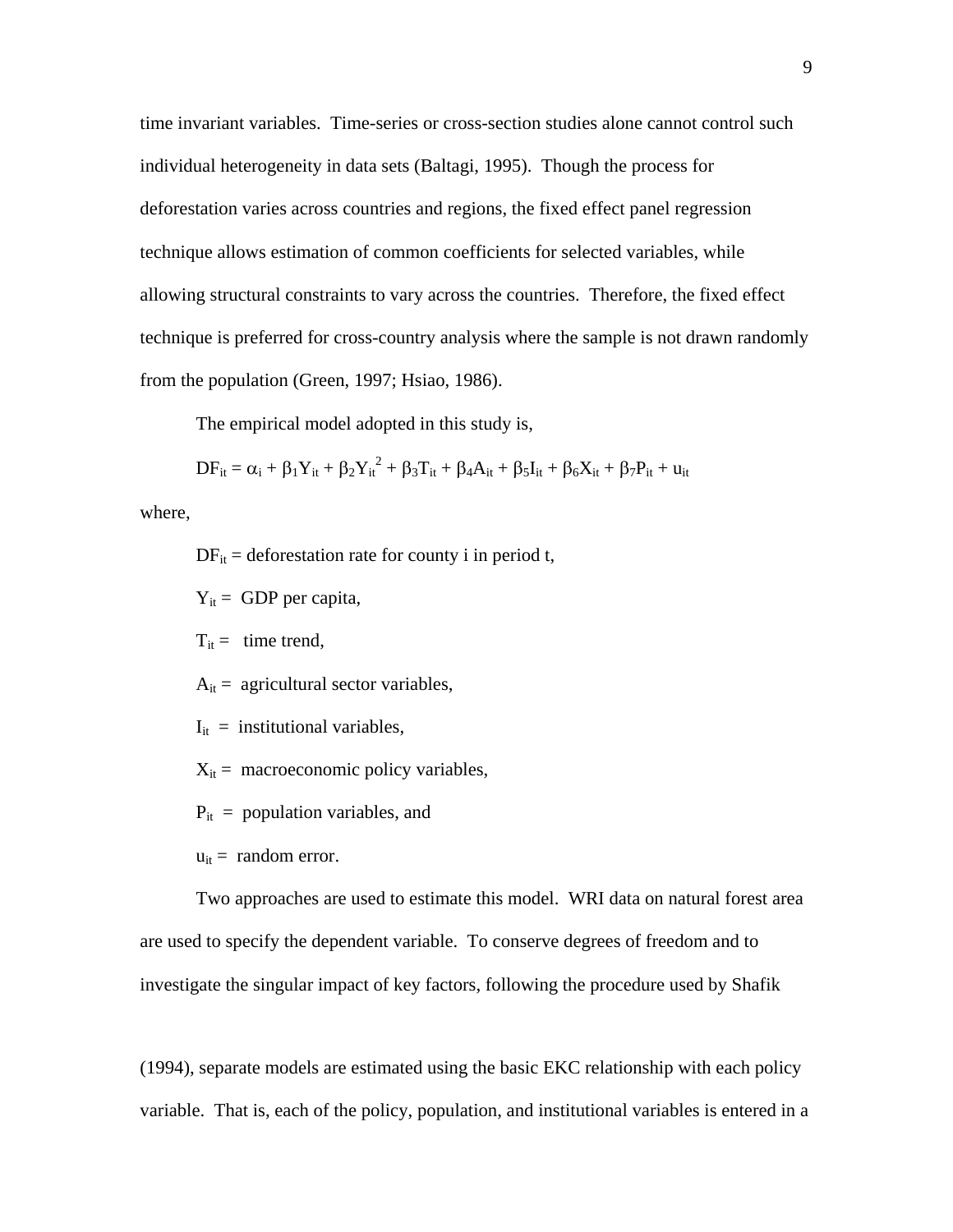separate estimation of the basic model of income, time trend, and a scaling variable of per capita forest land in each country.

The second approach provides further insight into the institutional impact on deforestation. The fully specified model was estimated with a complete set of policy and population variables, applying alternative specifications of the institutional factors hypothesized to affect deforestation. Different institutional specifications are separately estimated to avoid multicollinearity and to test for possible differences between the two measures of institutional quality.

The deforestation process is influenced by a complex set of factors. Controlling for institutional and policy factors in the empirical model ensures reliable estimates of the income effects on deforestation. However, the empirical models presented in this study are proxy models. Factors underlying the deforestation decision are identified in the models. These factors both directly and indirectly influence the proximate variables (output prices and input costs) faced by the agents (farmers as well as governmental authorities) involved in the forest harvesting decision. Therefore these models represent the economic and institutional context within which the markets for forest products operate.

## **Data**

The relationship between the deforestation rate and income is examined for 63 countries from the tropical regions of Latin America, Africa, and Asia during the period 1980 to 1995. Observations of forest cover for each country are available for 1980, 1990, and 1995. The data set is composed of information from 20 countries in Latin America, 31 in Africa, and 12 in Asia that fit the geographical restriction and for which consistent and comparable data for natural forest cover are available for each of the three time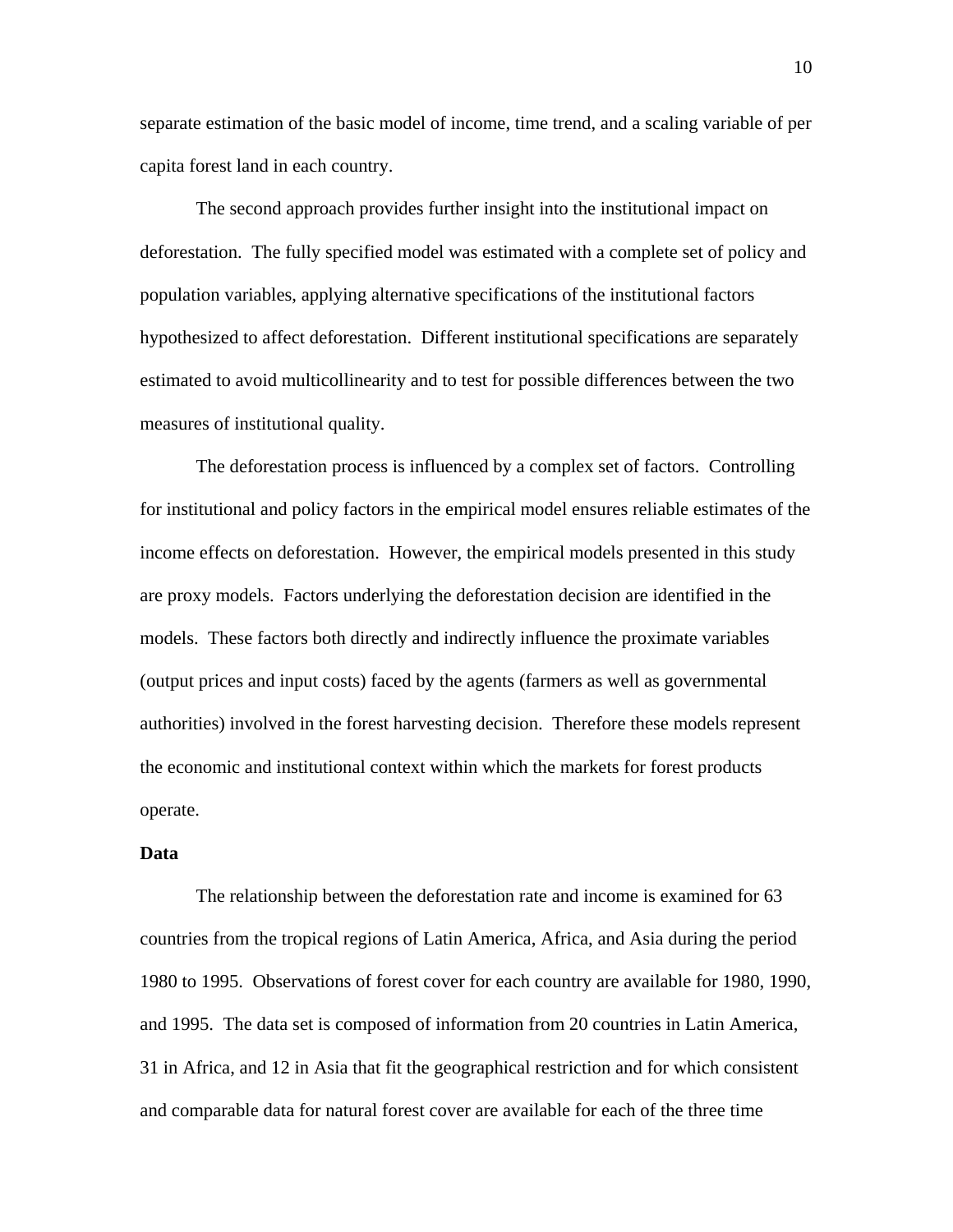periods. Institutional data on governance are not available for several countries in Africa; therefore, the regression models including the governance variable are estimated for only 55 countries.

Detailed descriptions of the explanatory variables are given in Table 1. There is no unanimously accepted data source for measurement of tropical forest as such. Past studies of the economics of deforestation have used FAO statistics on forest and woodlands to derive the deforestation rate (Cropper and Griffiths, 1994; Koop and Tole, 1999; Bhattarai and Hammig, 2001). This study provides a comparison with previous efforts by specifying a model with a different definition of forest area provided by WRI.

#### Natural Forest

Cross-country statistics on natural forest cover have recently become available for the years 1980, 1990, and 1995 (WRI, 1998-99). This is the natural forest cover observed by the Landsat satellite, which was later verified using GIS and field observation data and compiled by the Global Environmental Monitoring Systems (GEMS) and FAO.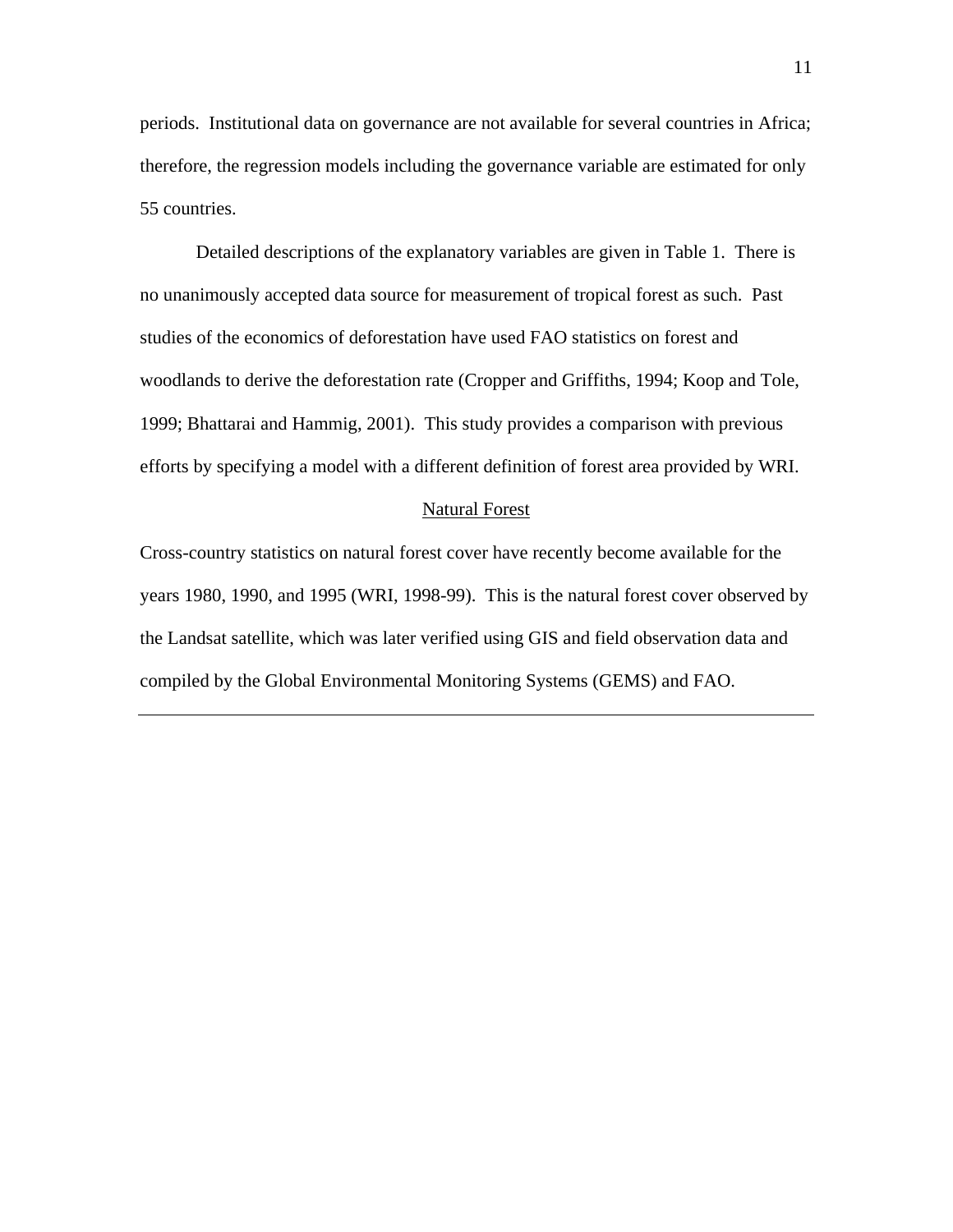| <b>Explanatory</b><br><b>Variable</b> | Unit            | <b>Description</b>                                                                             | <b>Expected Sign</b> |  |
|---------------------------------------|-----------------|------------------------------------------------------------------------------------------------|----------------------|--|
| <b>GDP</b>                            | <b>US\$1000</b> | PPP adjusted per capita GDP 1985 US dollars<br>$(1$ year lag)                                  | Positive             |  |
| <b>GDP</b> Squared                    |                 |                                                                                                | Negative             |  |
| <b>TIME</b>                           |                 | An indicator of other exogenous<br>time dependent variables                                    | No prediction        |  |
| Population Growth                     | $\%$            | Annual percentage population growth rate<br>$(1$ year lag)                                     | Positive             |  |
| <b>Rural Pop Density</b>              |                 | Rural population per 1000 square km                                                            | Positive             |  |
| <b>Political Institutions</b>         | index           | Sum of political rights and civil liberties<br>indices $(2 - 14)$                              | Negative             |  |
| Governance                            |                 | Sum of indices of rule of law, bureaucratic quality<br>and corruption in government $(3 - 18)$ | Negative             |  |
| Change in Cereal Yield                | %               | Annual percentage change in cereal yield                                                       | No prediction        |  |
| Ag Value Added                        | $\%$            | Agricultural value added (per ha)                                                              | No prediction        |  |
| <b>Black Mkt FOREX</b>                | $\%$            | Black market premium on foreign exchange                                                       | No prediction        |  |
| Debt/GDP                              | $\%$            | Measure of debt burden in the economy                                                          | Positive             |  |
| Sec School Enrolment                  | $\%$            | Percentage of eligible adult population enrolled in<br>secondary schools                       | Negative             |  |
| <b>Economic Growth Rate</b>           | %               | Annual % change in GDP per capita adj. for<br>inflation and population growth rates            | Negative             |  |
| <b>Annual Inflation Rate</b>          | $\%$            | Annual change in GDP deflator                                                                  | No prediction        |  |
| Real Exchange Rate                    | index           | Real exchange rate<br>change in local CPI with the US CPI (1995=100)                           | No prediction        |  |
| Terms of Trade                        | index           | Terms of trade (goods and service, 1995=100) No prediction                                     |                      |  |

Table 1. Variable definitions and their expected relationship with the deforestation rate

Source: 1. Deforestation rate is derived from change in natural forest area (WRI 1998-99).

2. The macroeconomic variables GDP, Black Mkt FOREX, Debt/GDP, Inflation Rate, and Economic Growth Rate are obtained from the WB Growth Datasets, at http://www.worldbank.org/growth/index.htm. 3. Population Growth, Rural Pop Density, Sec School Enrollment and Terms of Trade are obtained from The World Bank's World Development Report CD Rom data sets (1998).

4. Cereal yield statistics are obtained from the World Resource Institute data sets (WRI, 1998-99).

5. Indices included in Political Institutions are obtained from Freedom House at

http://www.freedomhouse.org/

6. Governance indices are obtained from the Political Risk Services Group of IRIS, Univ. of Maryland.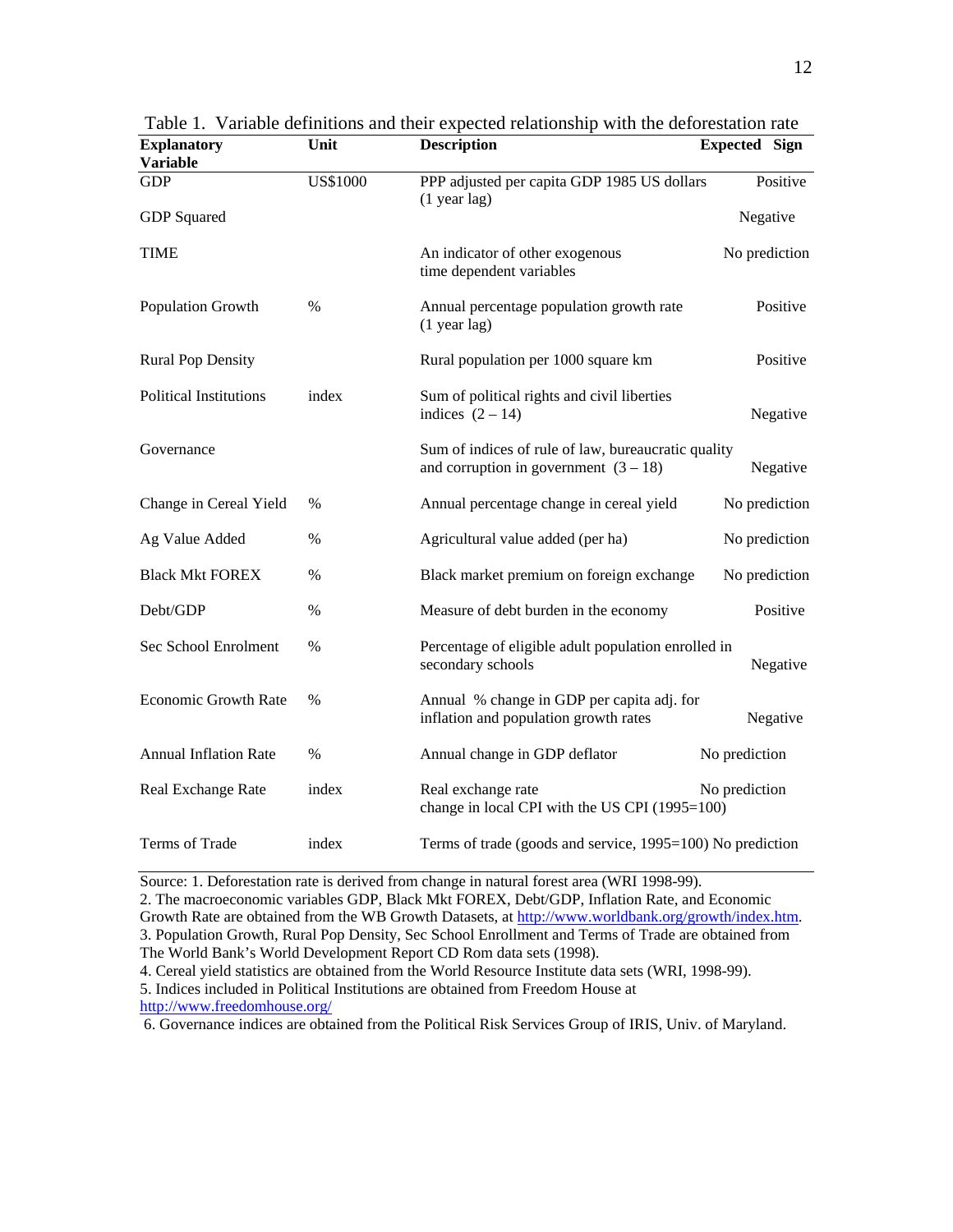The data on natural forests allow estimating two periods of change in forest cover (1980 to 1990 and 1990 to 1995). Annual averages of the other explanatory variables were also calculated to construct a consistent data set. Due to the limited number of observations, only the quadratic form of deforestation EKC models was estimated. Higher order models used in other studies were not practicable here. Heretofore, no previous study on the EKC, or other aspect of deforestation, is based on this definition of natural forest area.

### Income

Purchasing power parity adjusted GDP per capita, in 1990 US dollars, is used as the national income measure. These data are obtained from the Summers and Heston (1991) data sets. The World Bank's research groups have expanded and updated these data to 1997. As the theory of the EKC suggests, it is expected that the coefficient of the GDP per capita term is positive, and the coefficient of the quadratic GDP per capita term is negative.

#### Agricultural Sector Growth

The relationship between growth of the agricultural sector and deforestation is captured by variables tracking improvements in productivity and growth of agricultural value-added. Agricultural productivity changes affecting cereals production is hypothesized to reduce the need to clear forest areas for agriculture. Increases in agricultural value-added are hypothesized to provide income generating opportunities for rural populations as a substitute for extraction of forest resources.

#### Institutions

Two different institutional indices are included in the EKC model. One, Political Institutions, represents democratic access (political rights and civil liberty indices), as compiled and reported by Freedom House. The other, Governance, represents the quality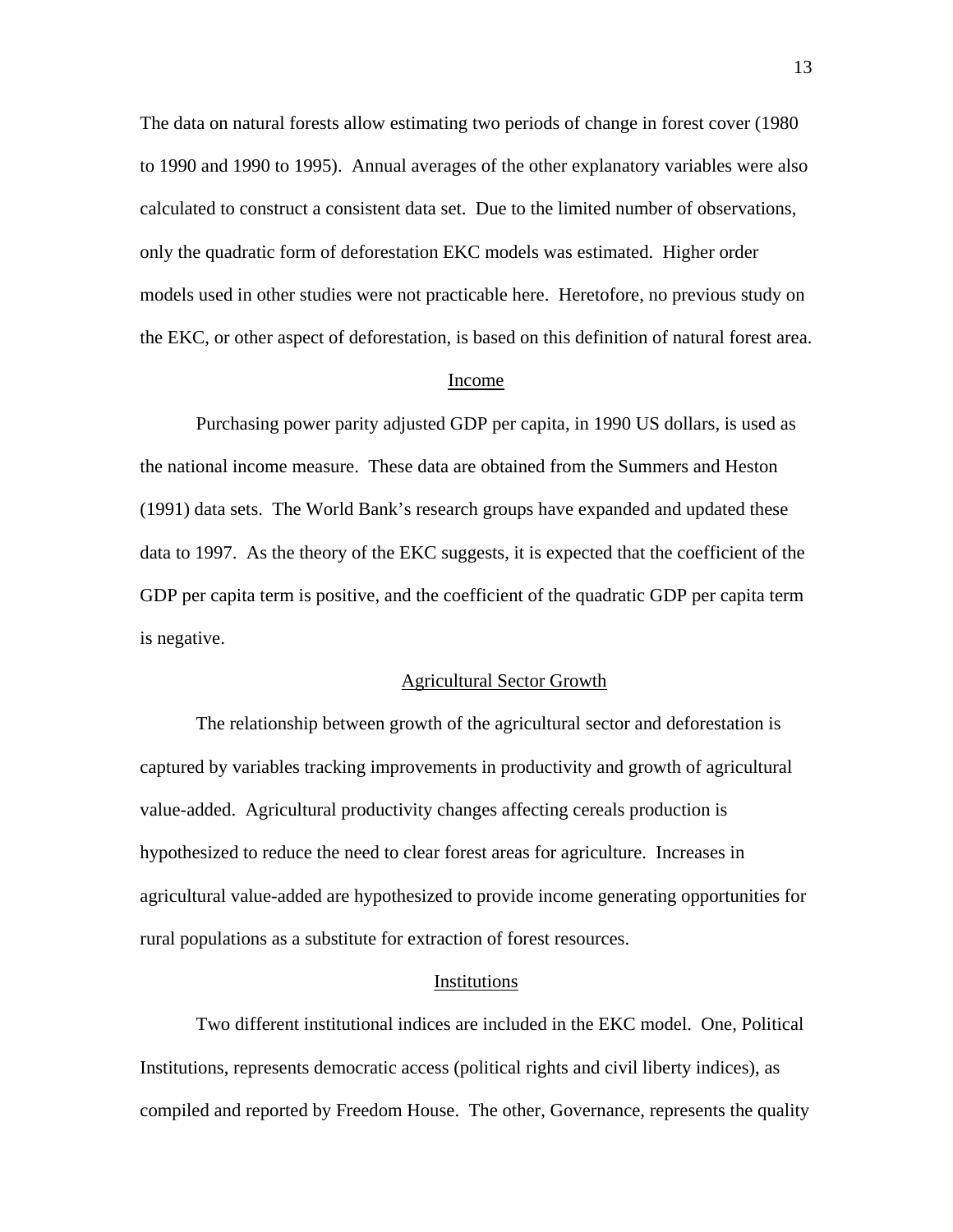of government institutions, and is more concerned with the functioning of these institutions. This includes practice of impartial rule of law, quality of government bureaucracy, and corruption in the government. The term governance refers to the manner in which power is exercised in the management of a country's economic and social resources for development and other activities (Isham, et al., 1997). The same applies to the quality of governmental forest authorities and their functioning for management of forest resources.

The political institutions variable is created by summing political rights and civil liberties indices obtained from Freedom House publications described by Scully (1992) and Gastil (1987). Each index has a value from one to seven and is based on a list of specific criteria. They are published in the Freedom House yearly publications.<sup>3</sup> Several recent studies on the relationship between institutions and economic growth and development have used these indices; for example, Barro (1996) and Isham, et al. (1997).

The original Freedom House political rights index value is one for countries with the most political freedom country (U.S.) and seven for the least political freedom (Afghanistan). However, for consistent interpretation of the regression results and to have a comparable outcome with other variables, these indices are reversed in order so that the higher number indicates more political freedom and a higher level of civil liberty. Summing these two indices creates the Political Institutions variable, which ranges from two to 14. The cardinal measure of the index rather than an ordinal (or dummy variable method) allows us to quantify the impact of marginal improvement of institutional factors on the deforestation process.

1

 $3$  Details of the indices are found in Scully (1992) and Freedom House publications at the website, http://www.freedomhouse.org.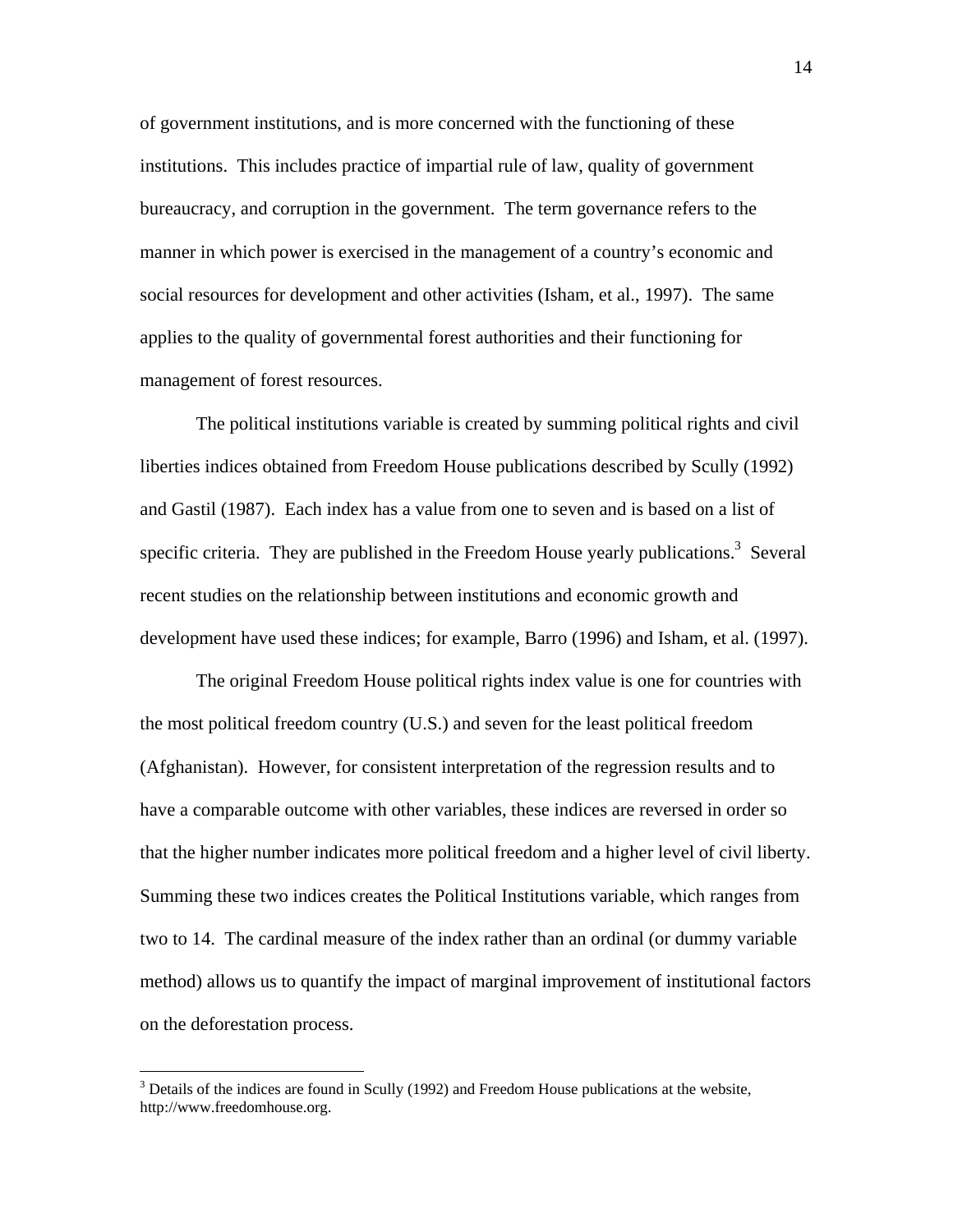The governance variable is created by summing three different indices from IRIS data sets published by the Political Risk Services Group, a private consulting firm engaged in international risk assessment for foreign investment. The Governance variable is the sum of indices of rule of law, quality of bureaucracy, and corruption level. All three have values one through six, so the composite variable takes on values three through 18. Details of these IRIS indices are given in Knack and Keefer (1995). Panayotou (1997) used IRIS data in his EKC study. It is expected that improvement in the institutional variables will have negative impacts on the deforestation rate, thus lowering the EKC for deforestation.

### Macroeconomic policy and population

The macroeconomic policy variables selected for the empirical model are foreign debt as a percentage of GDP and black market premium on foreign exchange. Structural variables including annual growth of GDP per capita and secondary school enrolment are also included. The population factors used in the model are population growth rate and rural population density.

## **Results and Discussion**

### Individual Models

The results from separate models for each of the policy variables in the basic deforestation EKC model are reported in Table 2. The dependent variable is the annual average deforestation rate of natural forest land for the sample countries for the periods 1980-90 and 1991-95. This approach conserves degrees of freedom and avoids multicollinearity. It also isolates the net impact of each of the policy variables on deforestation in the framework of the EKC. The EKC relationship is observed in all cases in Table 2. The coefficient of GDP is positive and the quadratic GDP term is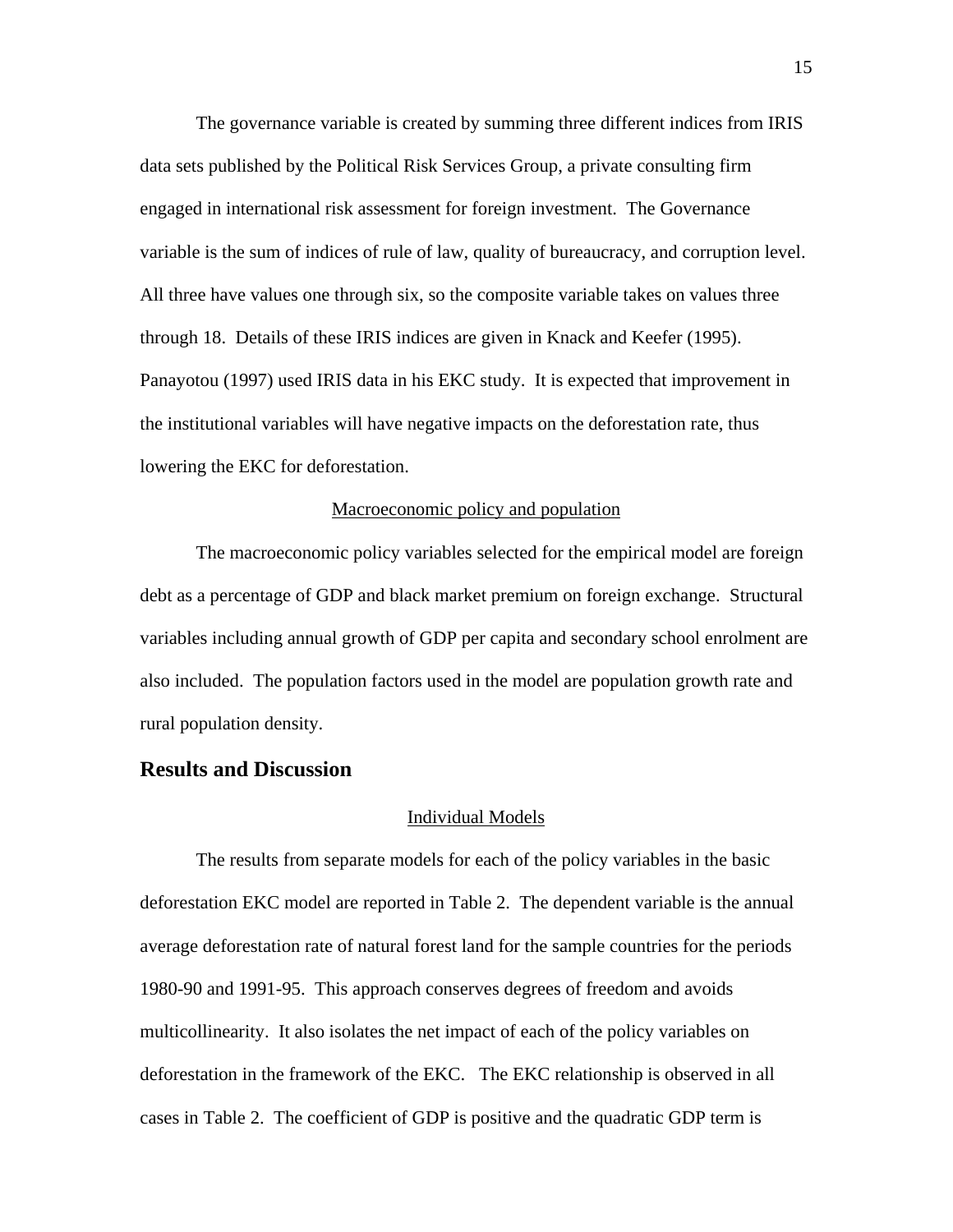negative for all the equations estimated. The adjusted R-squares are sufficiently high to suggest the overall explanatory power of the model is satisfactory.

The time trend variable is negative for most of the models shown in Table 2, which means the trend of the weighted average tropical deforestation rate is declining over the recent past. The forest per capita variable, which controls for the scale effects across countries, is not statistically significant in most cases. The adjusted R-square for the basic EKC model of .69 suggests that income explains a substantial portion of the variation in deforestation of natural forest in the tropics. This explanatory power is considerably higher than that reported by Shafik (1994) for his model of forest and woodlands deforestation. Considering the importance of scale effects across countries, the fixed-effect GLS panel regression provides better parameter estimates than the simple OLS technique adopted by Shafik (1994) and other earlier studies on the topic.

 The population growth variable is positive and statistically significant, which is consistent with the commonly accepted perception (equation 2). However, the rural population density variable is negative and statistically significant (equation 3). This implies that deforestation is not taking place where the rural population pressure is highest; indeed the opposite occurs. Templeton and Scherr (1999) note that once rural population pressures increase to a sufficient level and forest becomes sufficiently scarce, society tends to improve forest protection.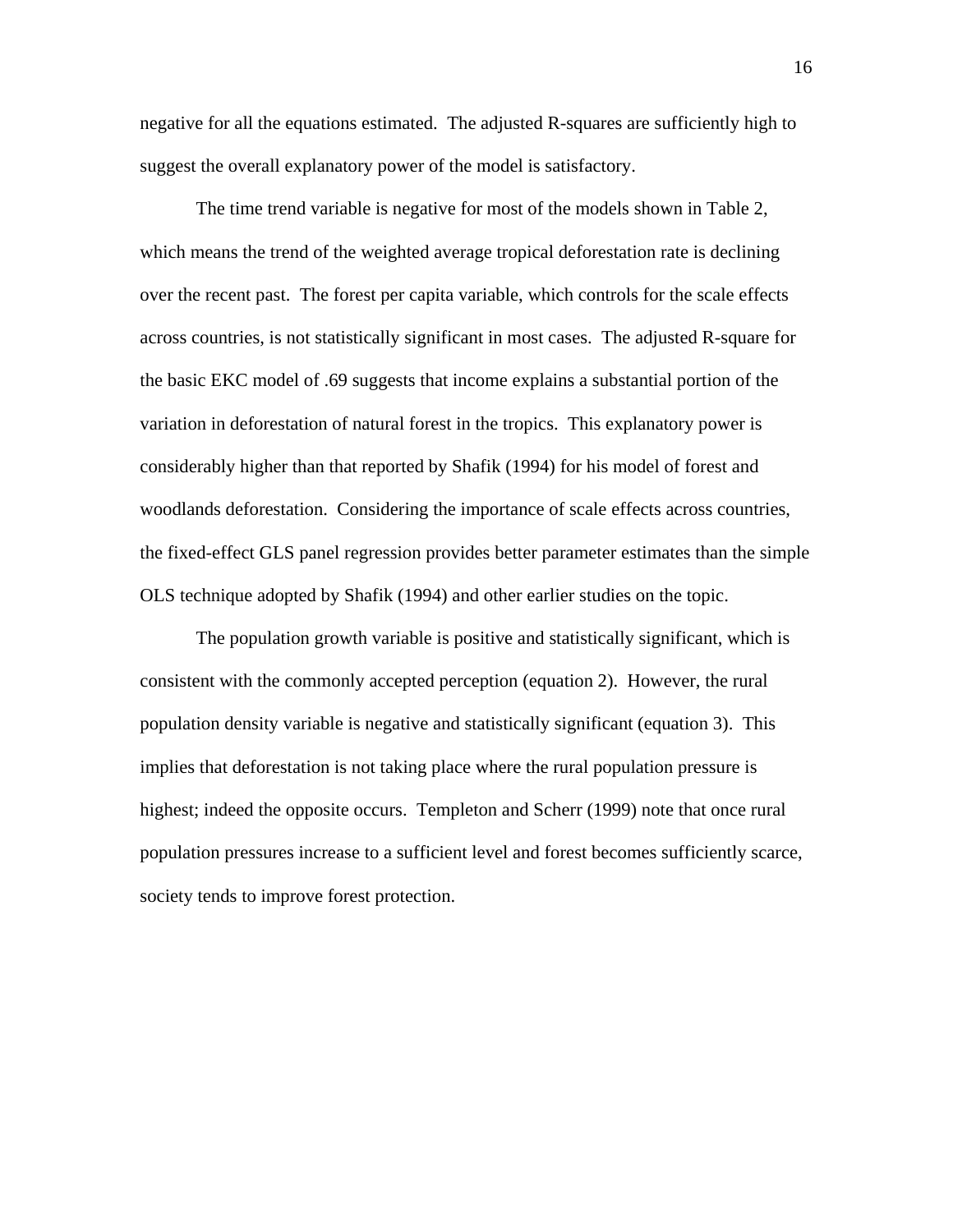| Independent Variables/        |                      |                           |                         |                           |                           |                          |                          |                         |
|-------------------------------|----------------------|---------------------------|-------------------------|---------------------------|---------------------------|--------------------------|--------------------------|-------------------------|
| <b>Equation Number</b>        | (1)                  | (2)                       | (3)                     | (4)                       | (5)                       | (6)                      | (7)                      | (8)                     |
| <b>GDP</b>                    | 0.57<br>$(1.96)$ **  | 0.68<br>$(13.13)$ ***     | 0.56<br>$(5.26)$ ***    | 0.61<br>$(12.13)$ **      | 0.38<br>$(2.5)$ **        | 0.54<br>$(5.70)$ ***     | 0.52<br>$(7.4)$ ***      | 0.52<br>$(5.8)$ ***     |
| <b>GDP</b> Squared            | $-0.04$<br>$(1.69)*$ | $-0.048$<br>$(11.70)$ *** | $-0.04$<br>$(4.62)$ *** | $-0.045$<br>$(11.8)$ ***  | $-0.018$<br>(1.21)        | $-0.038$<br>$(4.82)$ *** | $-0.033$<br>$(5.29)$ *** | $-0.032$<br>$(4.1)$ *** |
| Time                          | $-0.008$<br>(0.66)   | $-0.024$<br>$(4.71)$ ***  | 0.025<br>(1.4)          | $-0.037$<br>$(6.04)$ ***  | $-0.049$<br>$(2.47)$ ***  | $-0.03$<br>$(2.13)$ **   | $-0.033$<br>$(4.1)$ ***  | $-0.04$<br>$(4.0)$ ***  |
| <b>Forest Area</b>            | 0.017                | 0.004                     | 0.022                   | 0.008                     | 0.008                     | 0.016                    | 0.017                    | 0.013                   |
| Per Capita                    | (0.52)               | (0.39)                    | $(1.94)^*$              | (0.8)                     | (0.46)                    | $(2.03)$ **              | (1.4)                    | (0.92)                  |
| Population Growth             |                      | 0.15<br>$(18.98)$ ***     |                         |                           |                           |                          |                          |                         |
| <b>Rural POP Density</b>      |                      |                           | $-0.17$<br>$(4.82)$ *** |                           |                           |                          |                          |                         |
| Change in Cereal Yield        |                      |                           |                         | $-0.029$<br>$(14.97)$ *** |                           |                          |                          |                         |
| Ag Value Added                |                      |                           |                         |                           | $-0.0005$<br>$(2.55)$ *** |                          |                          |                         |
| <b>Political Institutions</b> |                      |                           |                         |                           |                           | $-0.002$<br>(0.32)       |                          | $-0.006$<br>(1.04)      |
| Governance                    |                      |                           |                         |                           |                           |                          | $-0.02$<br>$(8.87)$ ***  | $-0.02$<br>$(5.1)$ ***  |
| Adjusted $R^2$                | 0.69                 | 0.69                      | 0.69                    | 0.70                      | 0.69                      | 0.69                     | 0.68                     | 0.67                    |

**TABLE 2. Factors Affecting Annual Average Deforestation Rate Of Tropical Natural Forest, 1980-95** 

Note: F statistics are significant at 1% level for all regression models. Values in parentheses are absolute t- statistics, \* = significant at 10%,  $** =$  significant at 5%,  $*** =$  significant at 1%.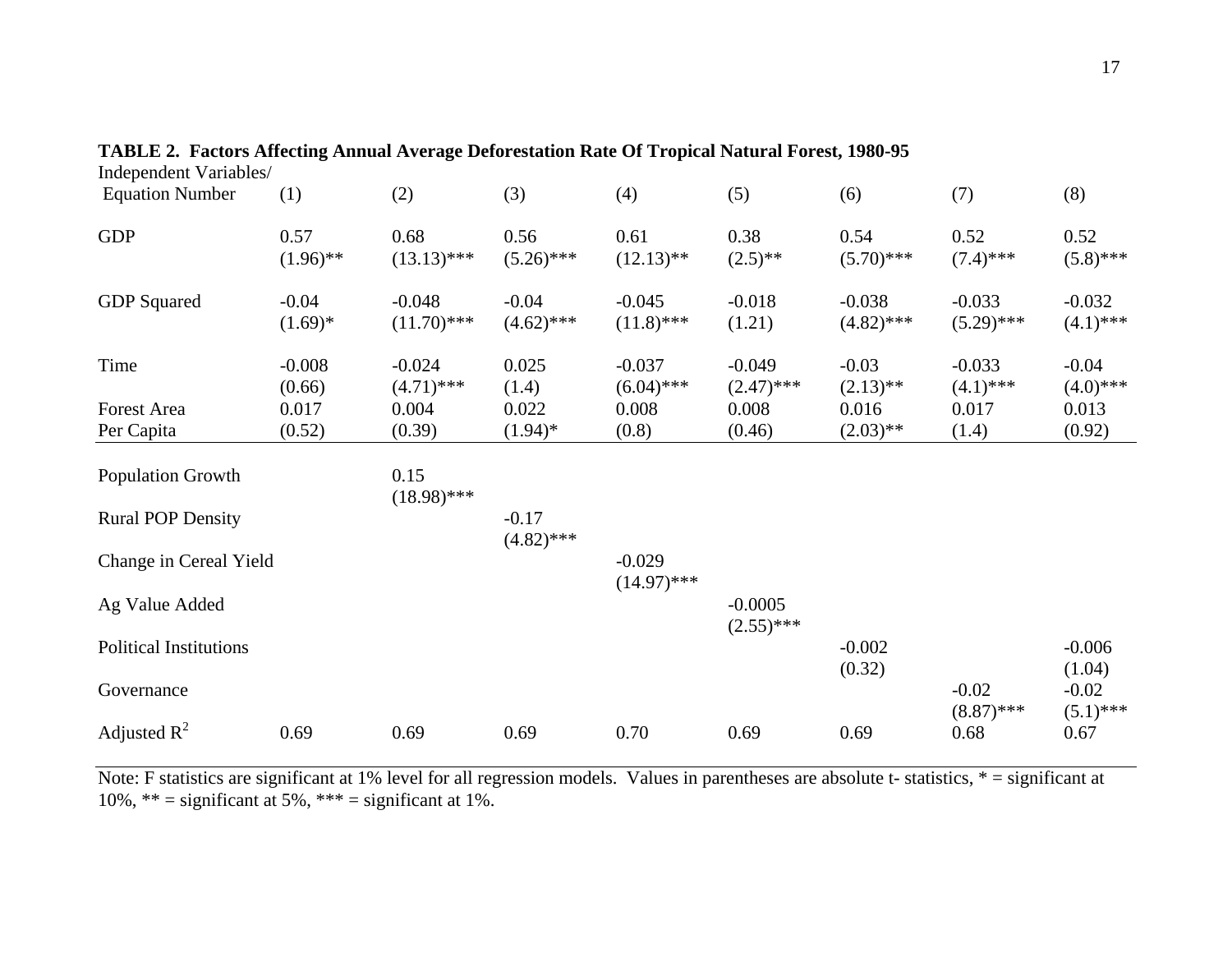| Table 2. continued           |              |              |               |               |               |               |               |             |
|------------------------------|--------------|--------------|---------------|---------------|---------------|---------------|---------------|-------------|
| Independent Variables/       |              |              |               |               |               |               |               |             |
| <b>Equation Number</b>       | (9)          | (10)         | (11)          | (12)          | (13)          | (14)          | (15)          | (16)        |
| <b>GDP</b>                   | 0.61         | 0.69         | 0.70          | 0.82          | 0.62          | 0.49          | 1.03          | 0.45        |
|                              | $(7.59)$ *** | $(8.62)$ *** | $(10.75)$ *** | $(1.98)$ **   | $(10.49)$ *** | $(8.45)$ ***  | $(15.2)$ ***  | $(4.6)$ *** |
| <b>GDP</b> Squared           | $-0.042$     | $-0.049$     | $-0.046$      | $-0.058$      | $-0.043$      | $-0.035$      | $-0.07$       | $-0.02$     |
|                              | $(6.75)$ *** | $(7.39)$ *** | $(9.03)$ ***  | $(9.77)$ ***  | $(9.01)$ ***  | $(7.14)$ ***  | $(10.1)$ ***  | $(1.84)$ *  |
| Time                         | $-0.041$     | $-0.044$     | $-0.14$       | $-0.11$       | $-0.03$       | $-0.00004$    | $-0.049$      | $-0.06$     |
|                              | $(2.49)$ *** | $(4.02)$ *** | $(8.81)$ ***  | $(12.1)$ ***  | $(2.84)$ ***  | (0.006)       | $(4.9)$ ***   | $(3.4)$ *** |
| <b>Forest Area</b>           | 0.016        | $-0.003$     | $-0.013$      | 0.005         | $-0.019$      | $-0.02$       | 0.019         | 0.0094      |
| Per Capita                   | $(2.00)$ **  | (0.19)       | (1.37)        | (0.41)        | $(2.68)$ ***  | $(2.62)$ ***  | (0.83)        | (1.16)      |
| Debt % of GDP                | 0.0004       |              |               |               |               |               |               |             |
|                              | (0.33)       |              |               |               |               |               |               |             |
| <b>Economic Growth Rate</b>  |              | $-0.017$     |               |               |               |               |               |             |
|                              |              | $(8.65)$ *** |               |               |               |               |               |             |
| <b>Real Exchange Rate</b>    |              |              | $-0.0017$     |               |               |               |               |             |
|                              |              |              | $(7.44)$ ***  |               |               |               |               |             |
| <b>Black Mkt FOREX</b>       |              |              |               | $-0.0003$     |               |               |               |             |
|                              |              |              |               | $(53.34)$ *** |               |               |               |             |
| <b>Annual Inflation Rate</b> |              |              |               |               | $-0.000007$   |               |               |             |
|                              |              |              |               |               | (0.20)        |               |               |             |
| Terms of Trade               |              |              |               |               |               | 0.0027        |               |             |
|                              |              |              |               |               |               | $(11.12)$ *** |               |             |
| Sec School Enrolment         |              |              |               |               |               |               | $-0.032$      |             |
|                              |              |              |               |               |               |               | $(11.33)$ *** |             |
| Governance * GDP             |              |              |               |               |               |               |               | 0.000006    |
|                              |              |              |               |               |               |               |               | $(2.9)$ *** |
| Adjusted R $^{2}$            | 0.69         | 0.70         | 0.70          | 0.69          | 0.71          | 0.70          | 0.69          | 0.67        |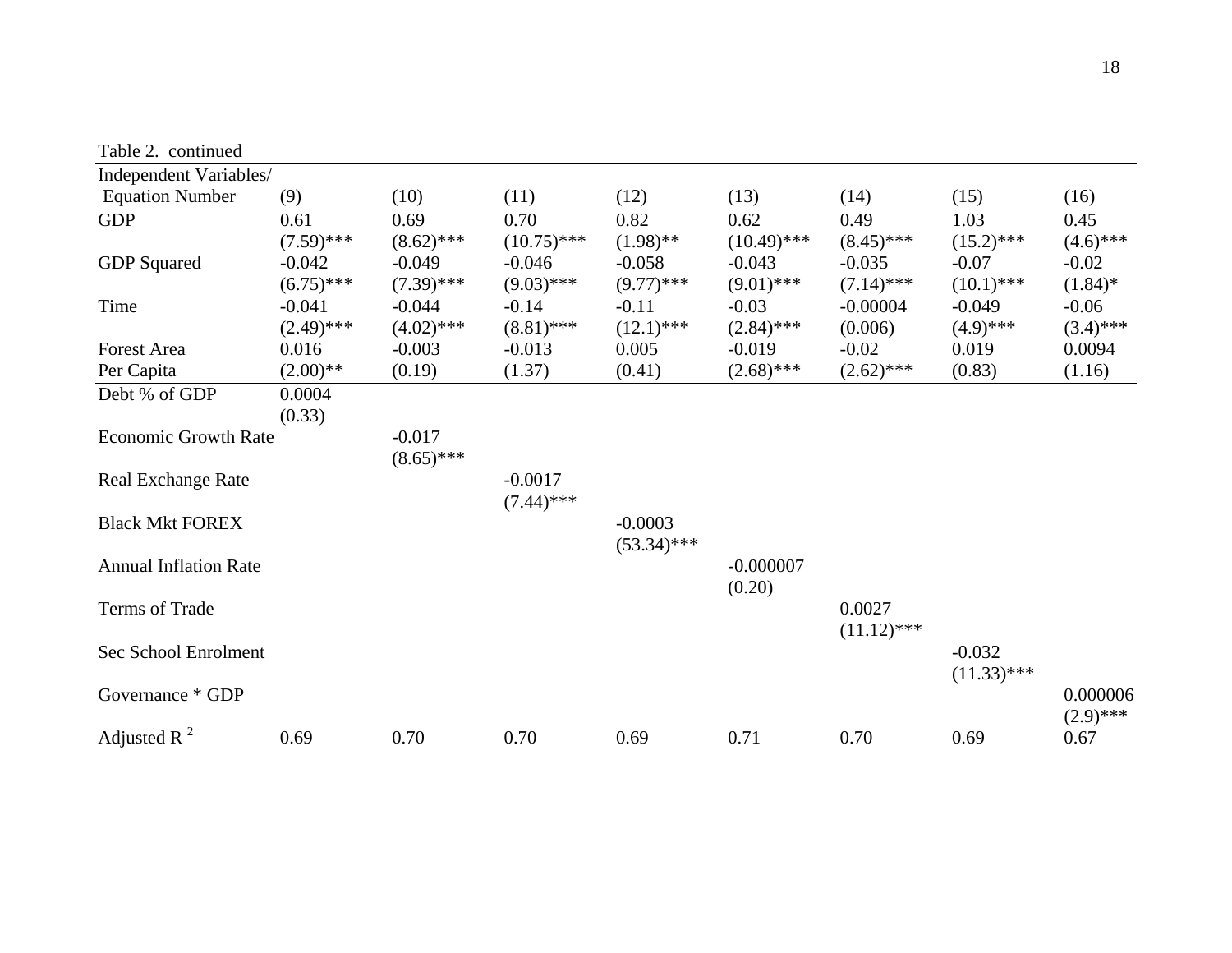This is contradictory to the population thesis of deforestation mentioned in previous deforestation studies (Myers, 1991 and 1994; Allen and Barnes, 1985; Cropper and Griffiths, 1994; Palo, 1994). These results indicate that the driving force for excessive tropical deforestation in the recent past is urban population pressure, or urban bias in developmental policy to provide urban fuelwood, wood products, and timber or saw wood for growing urban populations.

Consistent with the EKC hypothesis, the coefficient of the agricultural technology change variable in equation 4 is negative and statistically significant, suggesting that improvements in agricultural productivity reduce the pressure to convert forestland to agricultural uses. By contrast, some of the previous empirical evidence of this relationship is not so straightforward (Angelsen and Kaimowitz, 1999). Likewise, the model suggests that agricultural value-added also lowers the pressure on natural forest conversion in the tropics (equation 5).

These results indicate that modernization of the agricultural sector provides incentives to preserve natural forests in the long run, thus reinforcing the EKC hypothesis for deforestation. This is an important difference between models explaining natural forest loss and deforestation of forest and woodlands as discussed in previous studies (Bhattarai and Hammig, 2001). The results from the natural forest models provide evidence that improvement of agricultural technology and modernization in farming reduces pressure on the deforestation of natural forests in tropical regions *ceteris paribus*.

The political institutions variable, given in equation 6, is negative but not statistically significant. However, the governance variable (equation 7) is negative and statistically significant. This implies that improving the quality of governance, i.e.,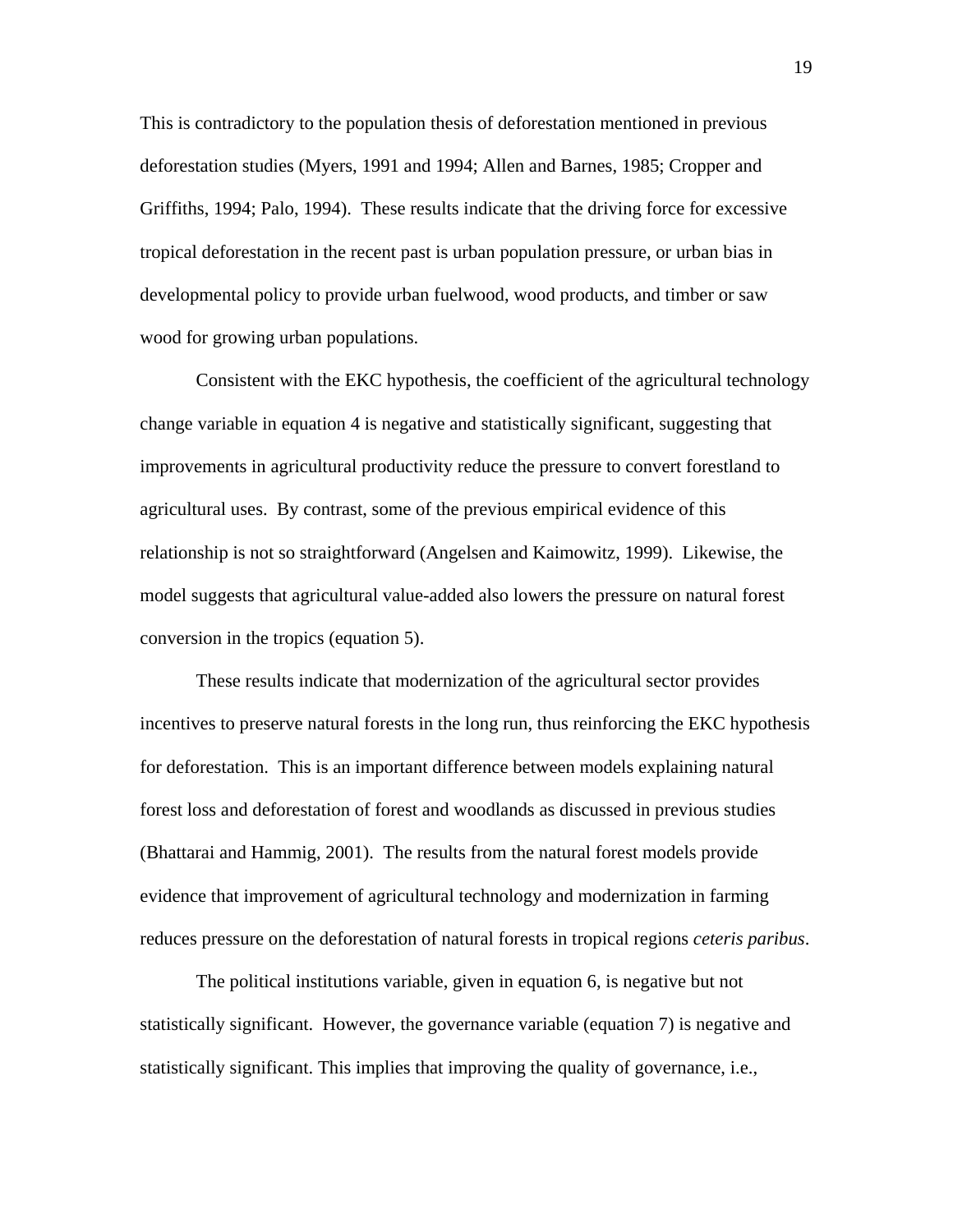improvements in the rule of law, the quality of bureaucracy, and reducing corruption in governmental agencies will lower the deforestation level of natural forest in the tropics, *ceteris paribus*.

A separate model including both political institutions and governance was estimated to further investigate these relationships. Results are shown in equation 8. Again the governance variable is statistically significant and negative, with no other major changes in the signs or significance of other variables. This result emphasizes the importance of governance on natural resource use. The governance factor can be referred as the social function of government, or the social structure underlying policy making institutions (Isham, 1997). Considering the fact that more than 85 percent of forest and woodlands in developing countries and almost all tropical natural forests are in public lands (Repetto and Gillis, 1988), the importance of governance is not surprising.

The impacts of selected macroeconomic policy variables on deforestation of natural forest are provided in equations 9 through 14. External debt is frequently cited as a critical determinant of deforestation in the tropics (Kahn and McDonald, 1995). In this model, its coefficient is positive but statistically not significant. The net impact of external debt varies by countries and regions; therefore, a clear impact is lost in the aggregation process. Bhattarai and Hammig (2001) found positive impacts of debt in regional EKC models of forest and woodlands, but the level of significance varied. This is plausible considering the fact that debt management was a major concern in Latin America in the late 70s and early 80s, but not so severe in Asia and Africa.

The annual economic growth rate is negative and statistically significant. This implies that the deforestation level of natural forest falls as economic growth increases

20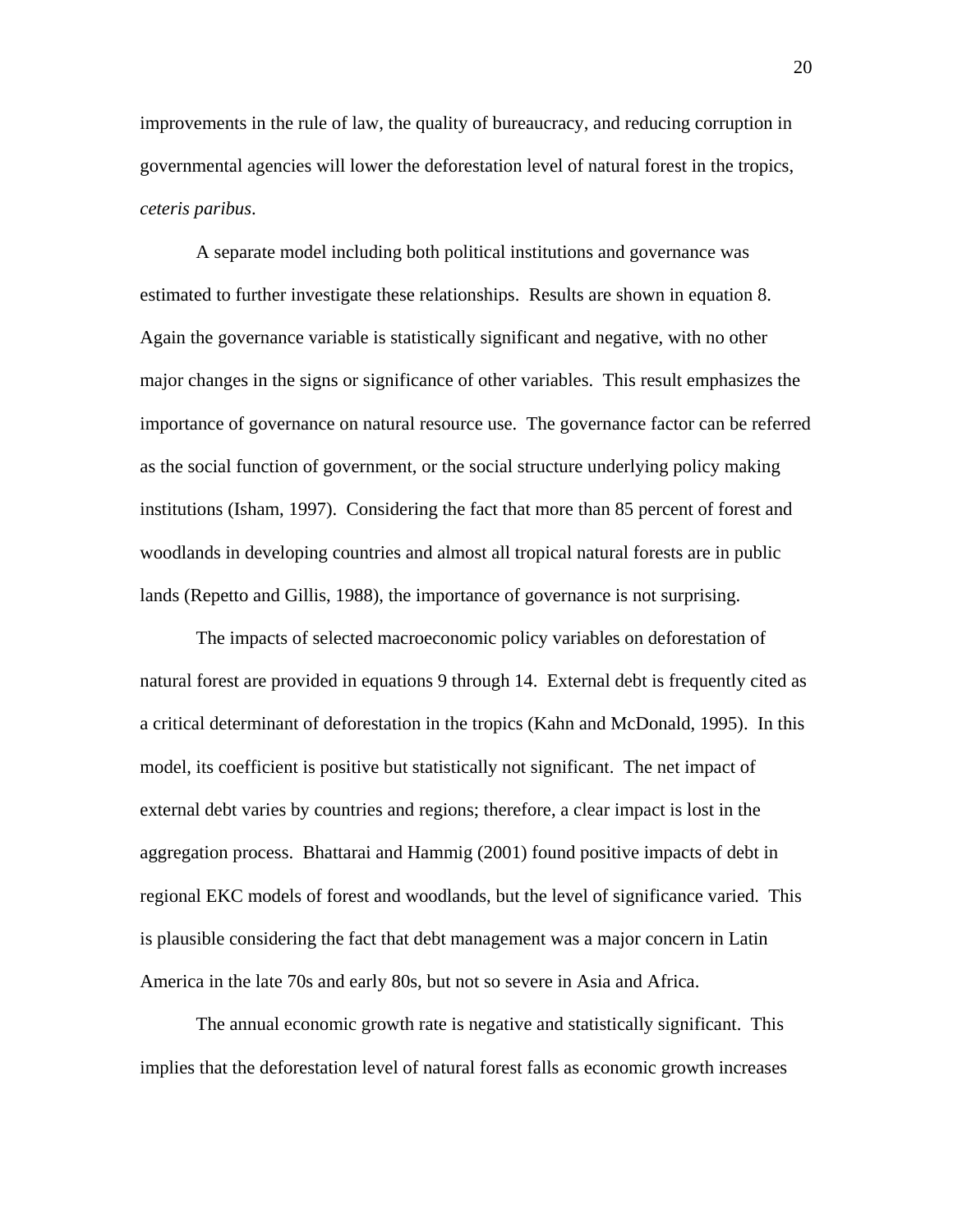and that economic growth is not inconsistent with protection of natural resources, *ceteris paribus*.

The real exchange rate has a negative and statistically significant impact on deforestation, as seen in equation 11. This means that strengthening of the value of local currency with respect to foreign currencies will reduce pressure on the natural forest ecosystem. Exchange rate management is a key macro policy function of government; however, the role of the exchange rate in the deforestation process is not clear-cut Repetto and Gillis, 1988). Recent empirical studies on the topic have reported conflicting results in the case of deforestation EKC models for forest and woodlands (Shafik, 1994; Bhattarai and Hammig, 2001). Since no previous studies have used the natural forest data to measure deforestation, this result can be considered an initial comment in the debate that will follow over the role of the exchange rate. The empirical results here suggest that strengthening of the local currency discourages the export of tropical timber and sawn woods, thus decreasing the tropical deforestation level. This also emphasizes the importance of the relationship between macroeconomic policy management and natural resource use management.

The black market premium on foreign exchange, which also measures the overall macro policy environment, including exchange rate as well as trade policy, is negative and statistically highly significant. The black market rate on foreign exchange, in addition to the exchange rate's impact, also measures trade openness. The result in equation 12 indicates that the higher the black market premium on foreign exchange, the lower the loss of natural forest. This appears counterintuitive but reflects real world evidence. High levels of logging of tropical rain forest is observed in countries such as

21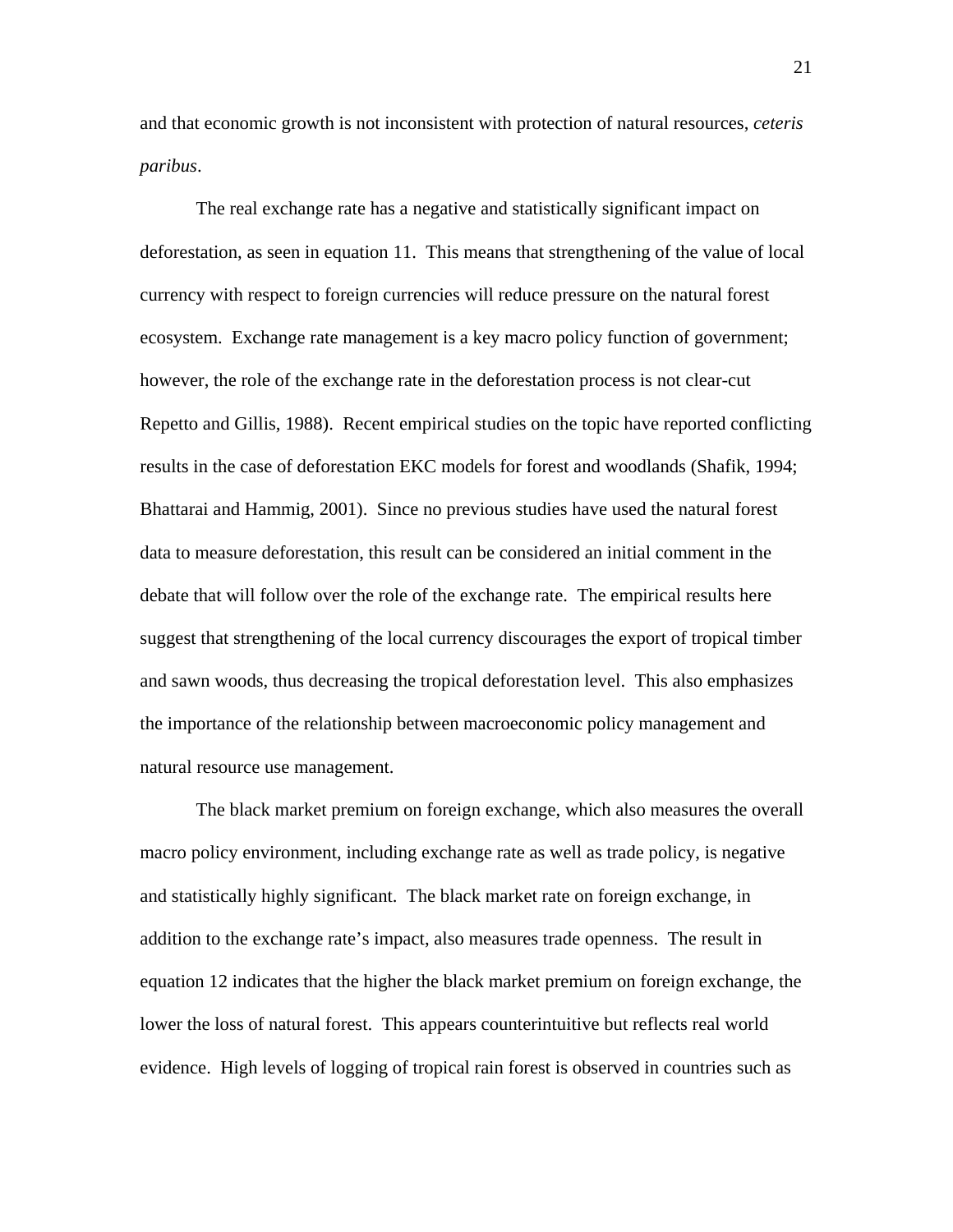Indonesia, Malaysia, Thailand, Brazil, and the Philippines, which have adopted relatively open trade policies in the recent past. Large export markets for tropical logs, and government subsidies and other concessionary policies in exporting countries, are some of the leading causes of the high level of tropical deforestation in these countries. High black market premiums on foreign exchange would suggest a relatively closed economy, which is not typical of the major tropical forest product exporters.

The annual inflation rate (equation 13) has a negative coefficient, but is statistically insignificant. The impact of inflation on deforestation would be observed in the investment in labour and capital needed to harvest natural forests. Thus, a negative impact would be expected because high inflation may deter forest harvesting by logging and timber companies.

The terms of trade variable in equation 14 is positive and significant, suggesting that the governmental motive to generate foreign currency by allowing for export of tropical logs is an important driver of deforestation in the tropics. This result reinforces the findings for the real exchange rate and the black market premium on foreign exchange.

Secondary school enrolment is statistically significant and negative (equation 15). Thus improvement in education, which leads to increased off-farm work opportunities and rising wage rates of rural populations, would also lower the pressure on natural forest, *ceteris paribus*. Case studies have also reported the importance of off-farm employment to tropical deforestation (Ehrhardt-Martinez, 1998; Angelsen and Kaimowitz, 1999). Although rural wage rates and rural employment data for crosscountry comparisons are not available, limiting the breadth of empirical studies on this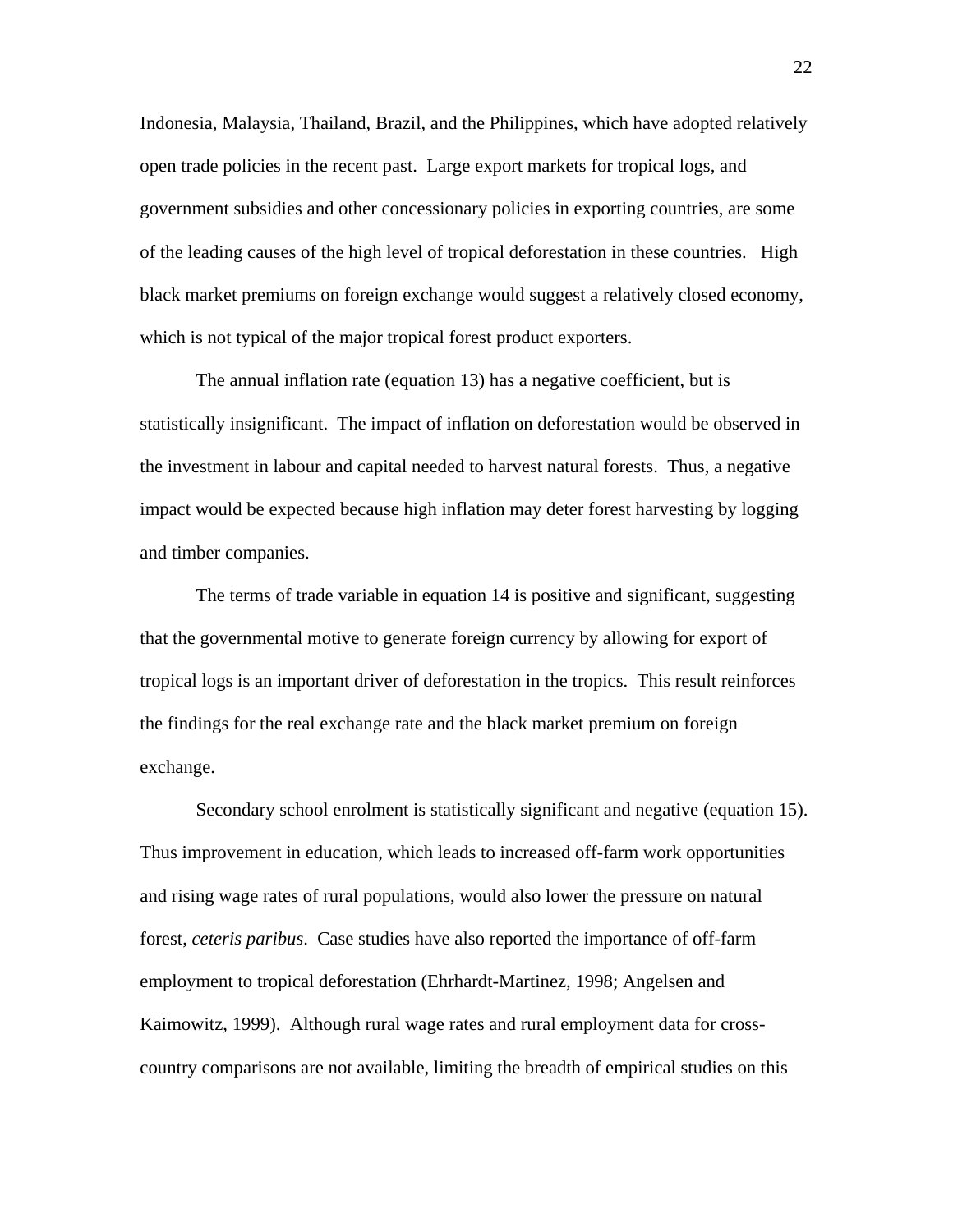topic, the results here provide empirical evidence that education mitigates the tropical deforestation process.

 An interaction term relating GDP and governance is introduced in equation 16. The positive and significant coefficient of this interaction term indicates that the income effect on deforestation depends on the level of institutional development. Improved governance fosters better management of forests and the natural environment even at lower income levels. This result also suggests that the institutional impacts will be relatively larger at lower income levels. But, at higher income levels, the institutional impacts may be counterbalanced by the income effect.

#### Complete EKC Model

The complete set of independent variables given in the theoretical model was estimated and results are reported in Table 3. By estimating a fully specified model, the results in Table 3 are more efficient than the results in Table 2. Because of the hypothesized importance of institutions to the management of natural resources, three models are presented in Table 3 representing alternative specifications of the institutional impact.

The results confirm the Kuznets relationship. Significant positive GDP terms and negative quadratic GDP terms are observed in all models in Table 3. That is, the inverted U-shaped relationship between deforestation and income is observed in the case of natural forest, thus confirming the results found in forest and woodlands models in previous studies (Cropper and Griffiths, 1994; Mather, et al., 1999; Bhattarai and Hammig, 2001).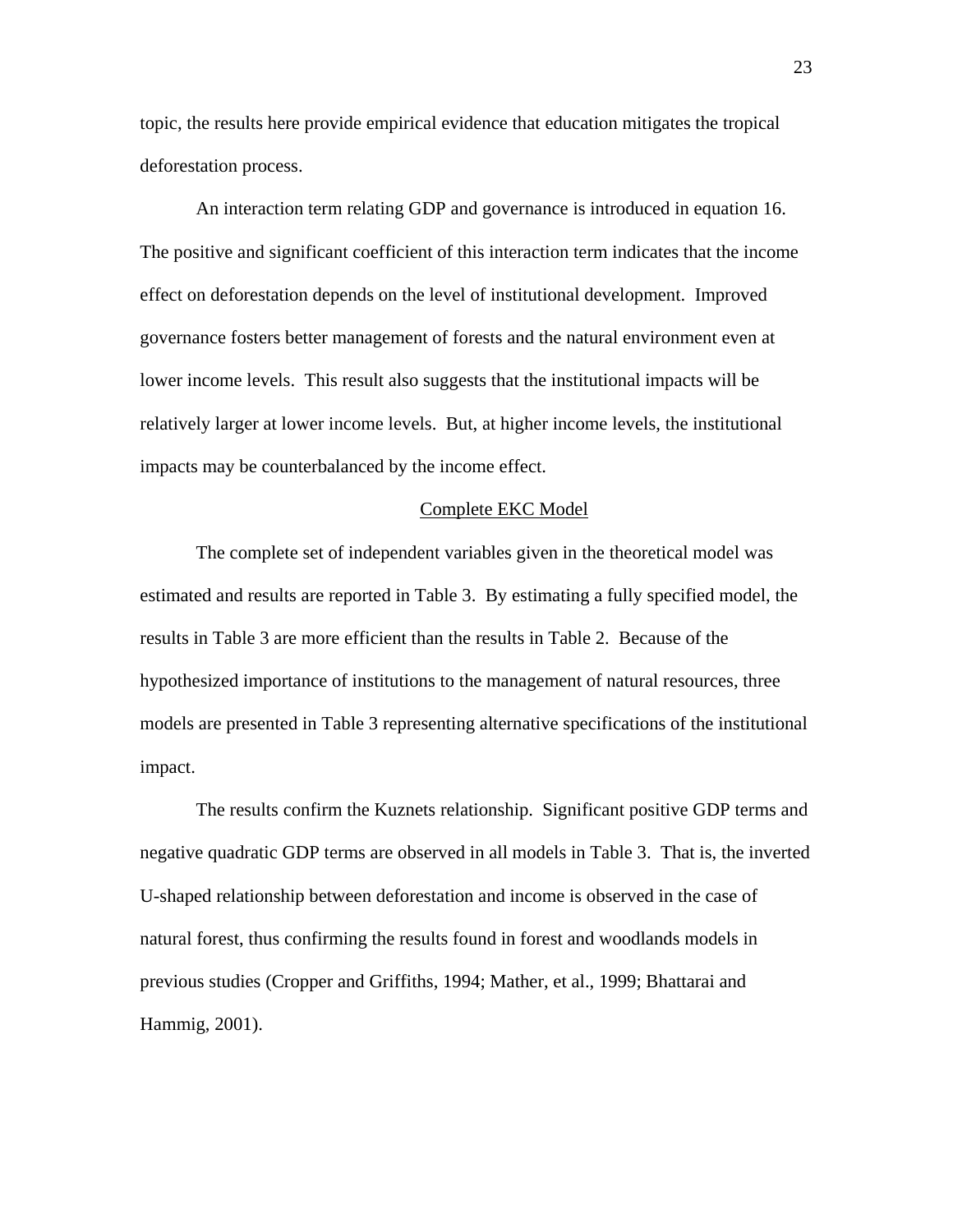| <b>Independent Variable</b>  | Model 1                  | Model 2             | Model 3                  |
|------------------------------|--------------------------|---------------------|--------------------------|
| <b>GDP</b>                   | 1.08                     | 1.02                | 0.93                     |
|                              | $(6.08)$ ***             | $(6.38)$ ***        | $(4.17)$ ***             |
| GDP Squared                  | $-0.076$                 | $-0.071$            | $-0.078$                 |
|                              | $(5.48)$ ***             | $(5.08)$ ***        | $(3.82)$ ***             |
| Governance                   | $-0.028$<br>$(3.02)$ *** |                     | $-0.056$<br>$(3.04)$ *** |
| Political institutions       | ------                   | $-0.0066$<br>(1.21) | ------                   |
| GDP * Governance             | ------                   |                     | 0.000011<br>$(1.66)*$    |
| Economic Growth Rate         | 0.0034                   | $-0.021$            | 0.0022                   |
|                              | (0.56)                   | $(6.71)$ ***        | (0.31)                   |
| Debt/GDP                     | 0.0011                   | 0.00065             | 0.00054                  |
|                              | $(2.21)$ **              | (1.61)              | (0.95)                   |
| Change in Cereal Yield       | $-0.046$                 | $-0.028$            | $-0.038$                 |
|                              | $(9.81)$ ***             | $(7.42)$ ***        | $(6.11)$ ***             |
| Sec School Enrolment         | $-0.024$                 | $-0.023$            | $-0.019$                 |
|                              | $(6.56)$ ***             | $(6.85)$ ***        | $(3.98)$ ***             |
| Population Growth            | 0.52                     | 0.12                | 0.47                     |
|                              | $(10.85)$ ***            | $(2.04)$ **         | $(8.58)$ ***             |
| <b>Rural POP Density</b>     | $-0.00009$               | $-0.00021$          | $-0.00007$               |
|                              | $(2.79)$ ***             | $(10.22)$ ***       | $(2.47)$ **              |
| Forest Area Per Capita       | $-0.13$                  | $-0.004$            | $-0.14$                  |
|                              | $(4.19)$ ***             | (0.14)              | $(4.83)$ ***             |
| Adjusted $R^2$ (Un-weighted) | 0.67                     | 0.67                | 0.66                     |
| Number of countries          | 55                       | 63                  | 55                       |
| Number of observations       | 108                      | 124                 | 108                      |
| EKC turning point            | \$7,080                  | \$7,140             | \$5,940                  |

Table 3 Kuznets Relationship For The Annual Deforestation Rate Of Natural Tropical Forest.

Note: 1). Values in parentheses are absolute t-statistics;  $* =$  significant at 10%,  $** =$  significant at 5%,  $***$  $=$  significant at 1%. F statistics of above models are significant at 1%.

2). All models were estimated as fixed effects panel regressions using GLS.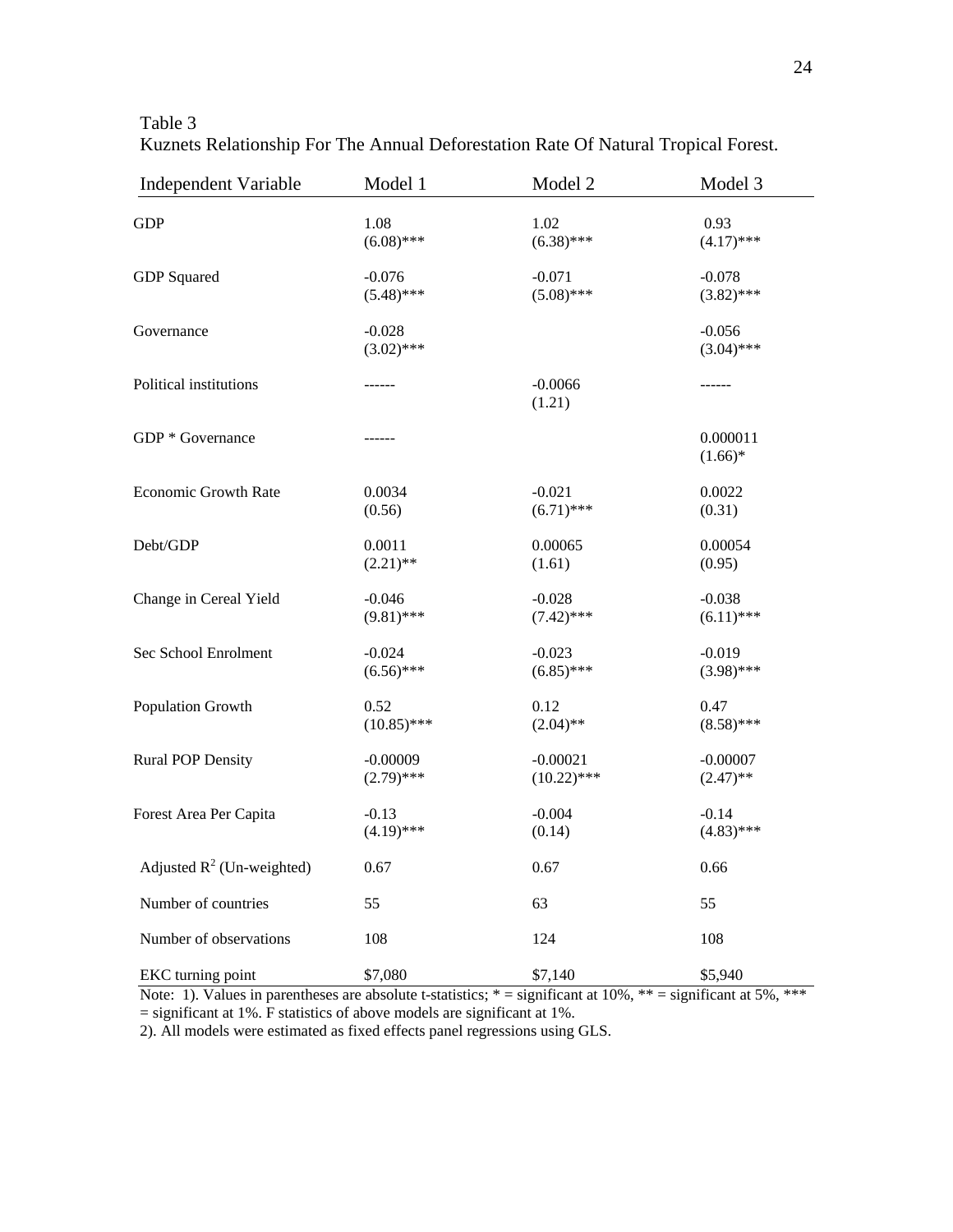To better understand the impacts of the institutional variables, alternative specifications of the institutional impacts are explored. Model 1 is specified with the governance variable. Model 2 is specified with the political institutions variable. And model 3 is specified with governance and an interaction term associating governance and income.

The coefficient of governance is negative and statistically significant in model 1. This confirms the result obtained in the governance model in Table 2 and is consistent with the fact that most natural forest worldwide is under the direct control of government authority.

The results of model 2 show the political freedom variable is negative but not statistically significant. There are no major sign changes between models 1 and 2 except for the economic growth variable. It is not significant when controlling for the governance variable, but is negative and statistically significant when controlling for political institutions. This could be due the fact that economic growth and the effect of governance go hand in hand, and the governance variable dominated the impact of economic growth in model 1.

The net impact of government institutions on management of natural resources is isolated from the income effect by introducing the interaction of the governance and GDP variables in model 3. The statistically significant and negative coefficient of governance, even controlling for the interaction effect between income and governance, provides further evidence of the importance of governmental institutions and implementing agencies in the tropical deforestation process in the recent past. These results are plausible considering real world evidence. Some of the previous empirical studies on the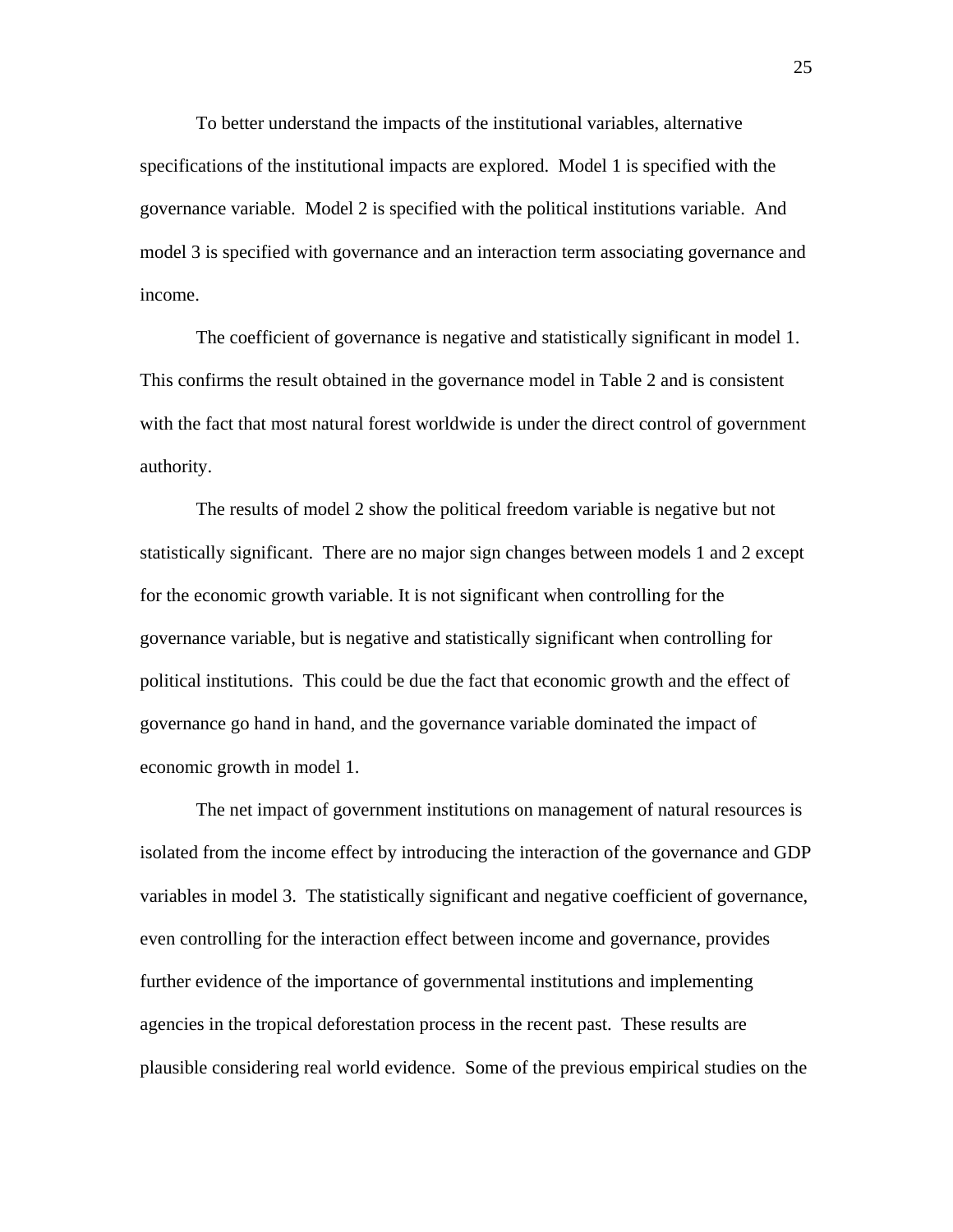topic of institutions and development have reported that increasing citizens' voice and public accountability – hence improved governance – can lead to greater efficacy of government action and better performance of development projects (Isham, et al., 1997). This study supports this proposition in the case of tropical forest management.

The coefficient of external debt is positive in all three models, as would be expected, but it is statistically significant only in model 1. Debt relief policy for the least developed tropical countries is a frequently discussed public policy issue. Debt-fornature swap programs supported by international NGOs are commonly suggested as a solution for the conservation of tropical forest ecosystems. Supporters of debt-for-nature swaps argue that these programs provide a financing mechanism and an incentive for long-run protection of tropical rainforests. The statistical results found here support this approach.

The percentage change in cereal yield – a proxy for agricultural technology change – is negative and statistically significant in all models in Table 3. These results suggest that an improvement in the cereal yield, i.e., an overall improvement in technology in the agricultural sector, will reduce the degradation of natural resources in the tropics. The existing literature on the role of agricultural yield performance on the tropical deforestation is mixed. Angelsen and Kaimowitz (1999) reviewed more than 140 empirical studies on deforestation and found no conclusive evidence to relate agricultural yield improvement and deforestation. Results vary by regions and local conditions. The empirical results in this study provide evidence of beneficial role of cereal yield improvement in managing forests.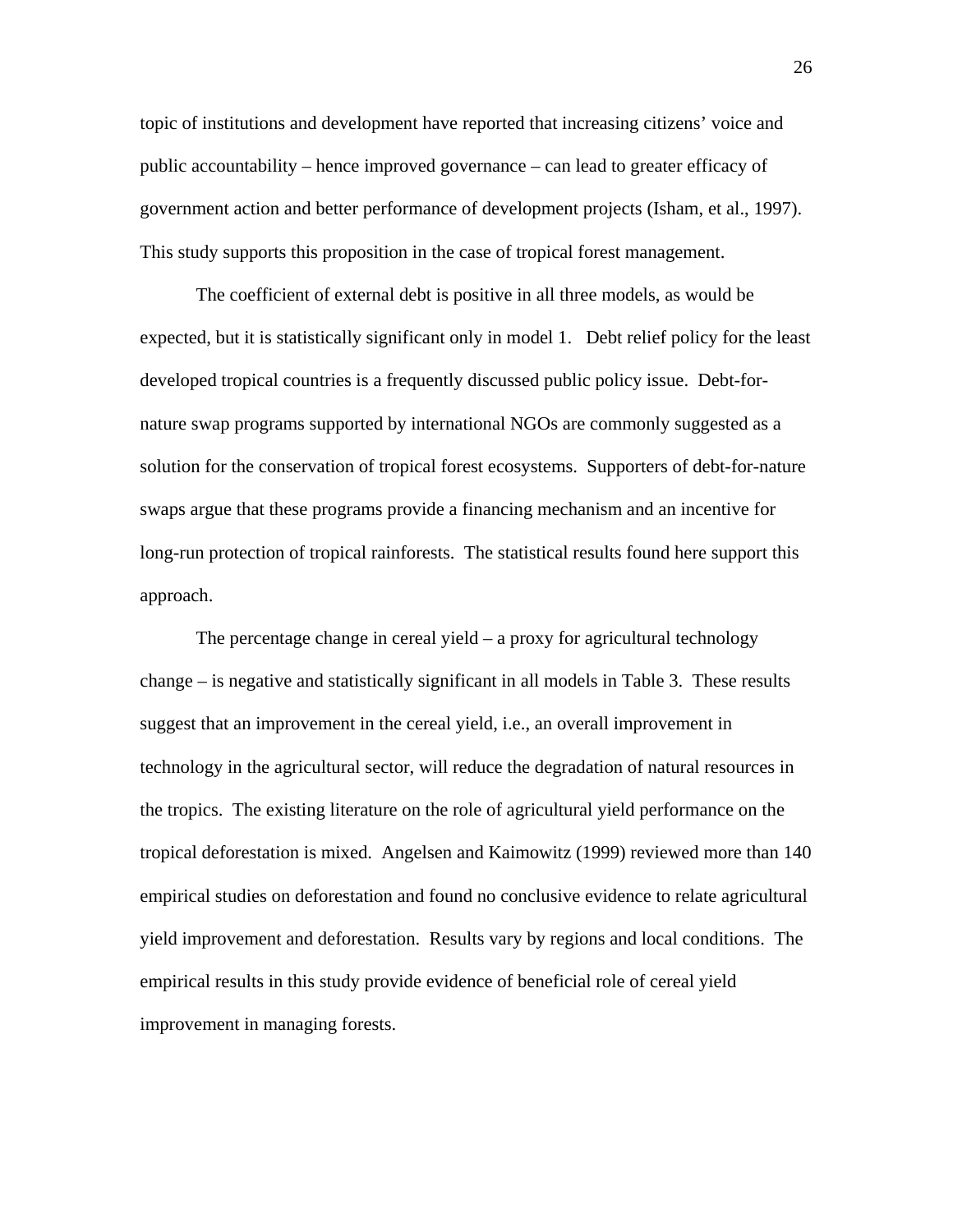The secondary school enrolment variable is negative and statistically significant in all models in Table 3. This implies that an improvement in education and human capital ultimately reduces pressure on natural forests in the tropics. Based on very limited studies dealing with education policy and its impacts on environmental management issues, there is no *a priori* expectation for the sign of the education variable in a deforestation model. However, the negative sign is consistent with the some of the recent studies on social aspects of deforestation issues (Ehrhardt-Martinez, 1998) and micro level studies in Latin America (Godoy, et al., 1998).

Improved education could mean increased possibility of off-farm work and/or migration from rural to urban areas. In an institutional sense, education may also infer better enforcement of laws and regulations, better public participation in the political process, and better environmental awareness. Education enhances human capital, which facilitates adoption of improved technology. In addition to these factors, the education variable may also be capturing the impact of the skewness of income inequality. $4$ Extremely skewed income inequality is considered one of the leading causes of excessive deforestation in Latin America (Binswanger, 1991).

Population distribution and the aggregate population growth rate are hypothesized to affect deforestation. The population growth rate coefficient is positive and statistically significant in all models in Table 3. This implies that population pressures have increased the deforestation of natural forests, which is consistent with the commonly accepted notion that population growth speeds the environmental degradation process. However, to further investigate the impacts of population, a rural population density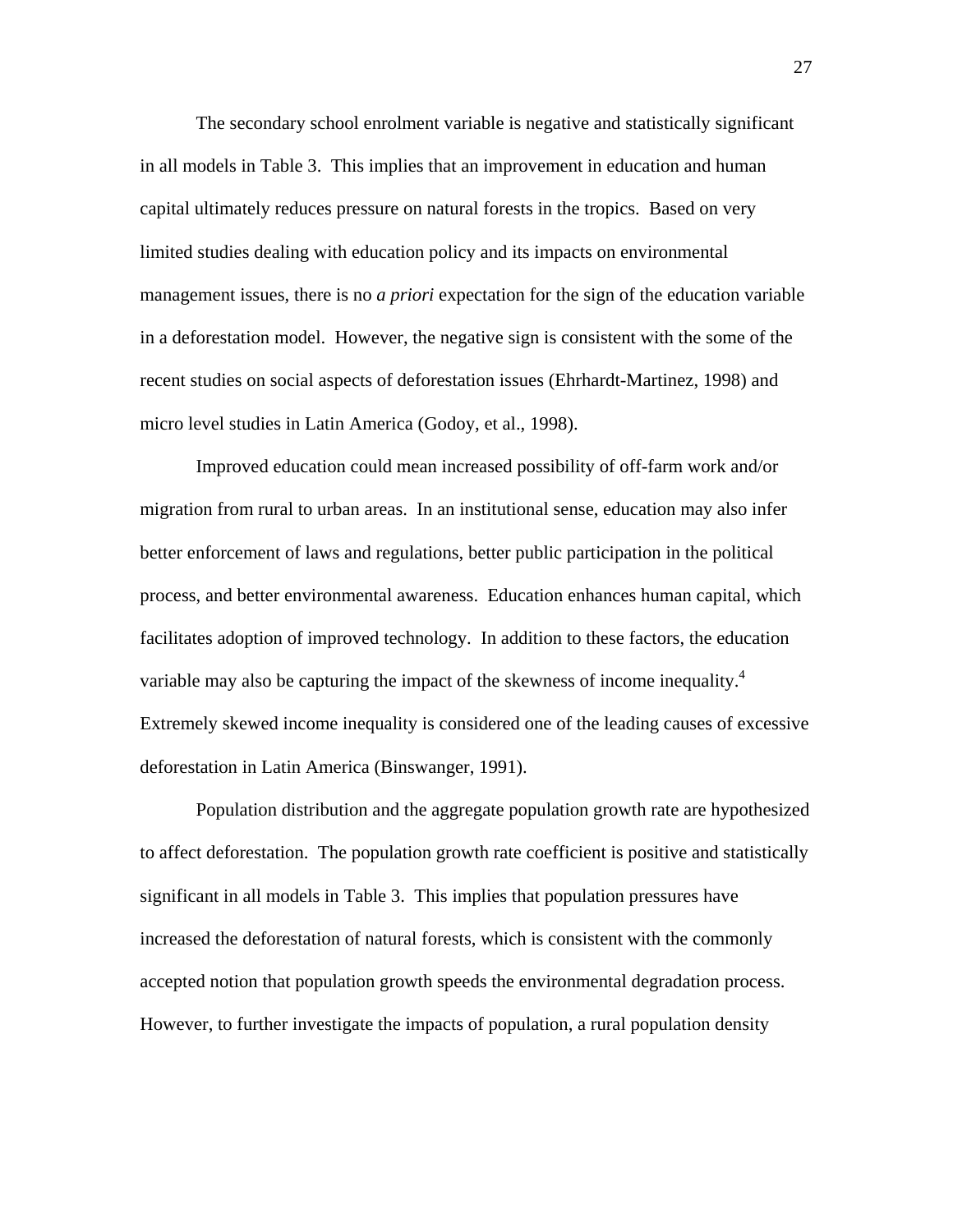variable was also introduced in the model. Interestingly rural population density, which measures the local population pressure on natural forest cover, is negative and statistically significant for all three models in Table 3. This suggests that deforestation of natural forest does not take place in regions where rural population pressure is high. The opposite signs of the two population variables suggest that the deforestation of natural forest is driven by urban population growth rather than rural population pressure. This contradicts Myers (1991 and 1994) and Palo (1994) who attribute tropical deforestation to growth of populations of peasants and frontier inhabitants.

These results underscore the importance of institutional and policy factors related to population growth. In particular, agricultural terms of trade are frequently biased against rural residents in developing countries due to subsidies for urban populations. Growing urban areas increase the demand for forest products providing a stimulus for deforestation activities. Unlike the deforestation models using FAO forest and woodlands data in which positive coefficients for rural population density were found, rural population density has an opposite impact in the case of natural forests. The findings in this study contradict the neo-Malthusian version of the deforestation process, which cite rural population growth and shifting cultivation practices as the primary factors responsible for excessive forest destruction worldwide (Myers, 1994; Myers 1991; Allen and Barnes; 1985; Cropper and Griffith, 1994; Palo, 1994). By contrast, some previous empirical studies on deforestation of forest and woodlands report a negative sign for the population growth factor (Shafik, 1994; Southgate, 1994; Koop and

 $\frac{1}{4}$  $<sup>4</sup>$  An annual income inequality variable is not available for all the countries selected here; however,</sup> Sokoloff and Engerman (2000) suggest that in the long run the average education and literacy rates will be higher in a society with relatively low income inequality.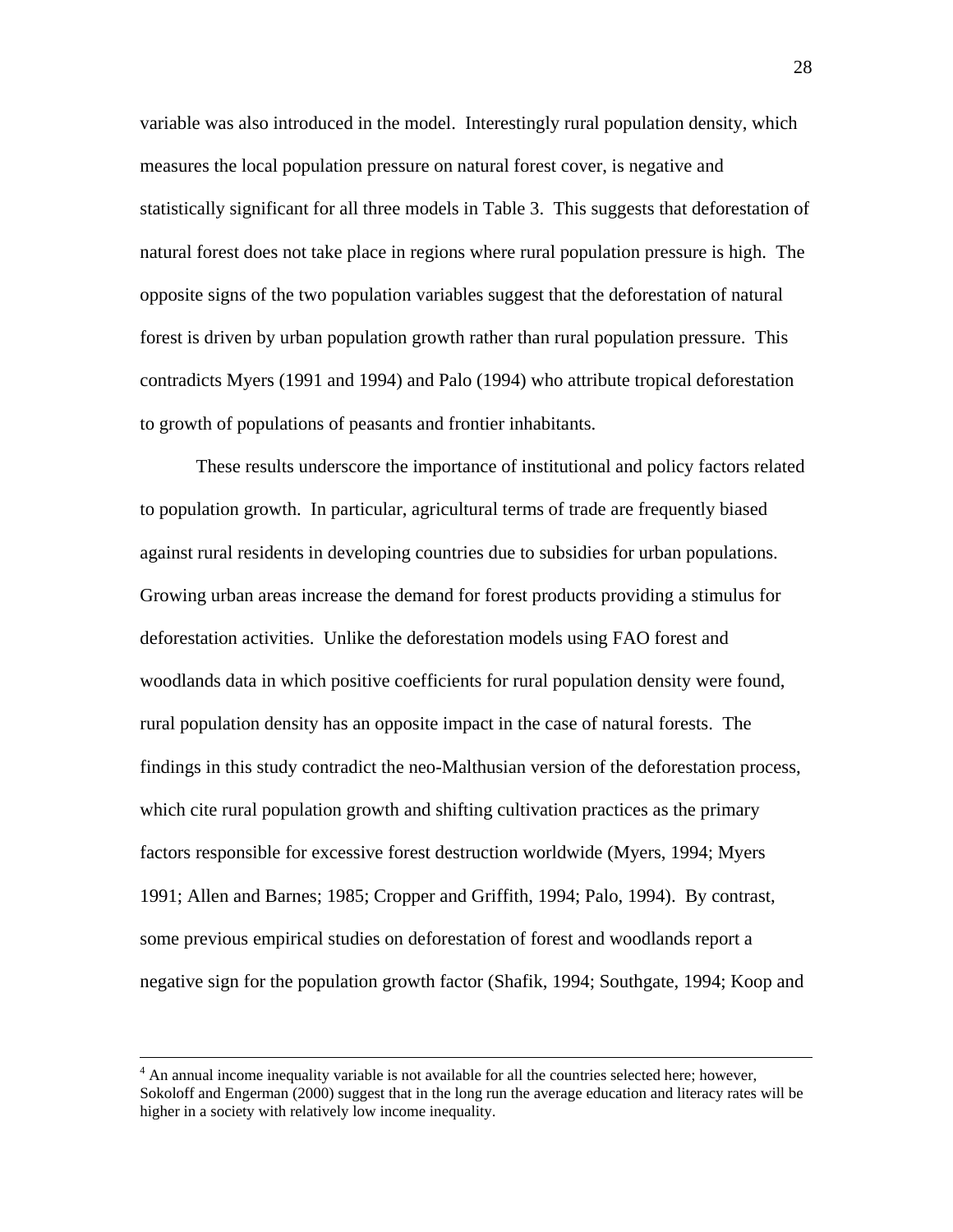Tole, 1999). Thus the impact of population factors on deforestation remains controversial.

The rural population factor does not appear to be a strong cause of natural forest loss when we control for other economic and institutional variables in the deforestation model. Bhattarai (2000) estimated regional models of deforestation and reported that the rural population density impact was strongly negative in Asia, which could be due to the high concentration of population in urban areas in Asia compared to Latin America and Africa. This evidence indicates that the large-scale deforestation of natural forests in the tropics is not taking place where population density is high. For example, deforestation of natural forest in recent years was highest in Papua New Guinea, Brazil, Malaysia, Thailand, and the Philippines, where the rural population density is relatively low compared to other sample countries. Hence, it is not the rural population pressure, but some other factors that drive the deforestation process in the tropics.

Only two point estimates of the deforestation rate of natural forests are available for each country; therefore, forest area per capita is included to minimize the scale effect bias across the wide variation of forest areas found in the sample countries. The coefficient of the per capita forest area variable is negative in all cases and statistically significant in models 1 and 3. This suggests that the overall deforestation rate of natural forests is lower in countries with relatively high per capita natural forest coverage.

The negative quadratic GDP term was observed in all models in Table 3, confirming the EKC relationship for deforestation of natural tropical forests. By solving the quadratic equation of the models, the turning points of the deforestation/income relationship can be found. The turning point income of the EKC is US\$7,080 for model 1

29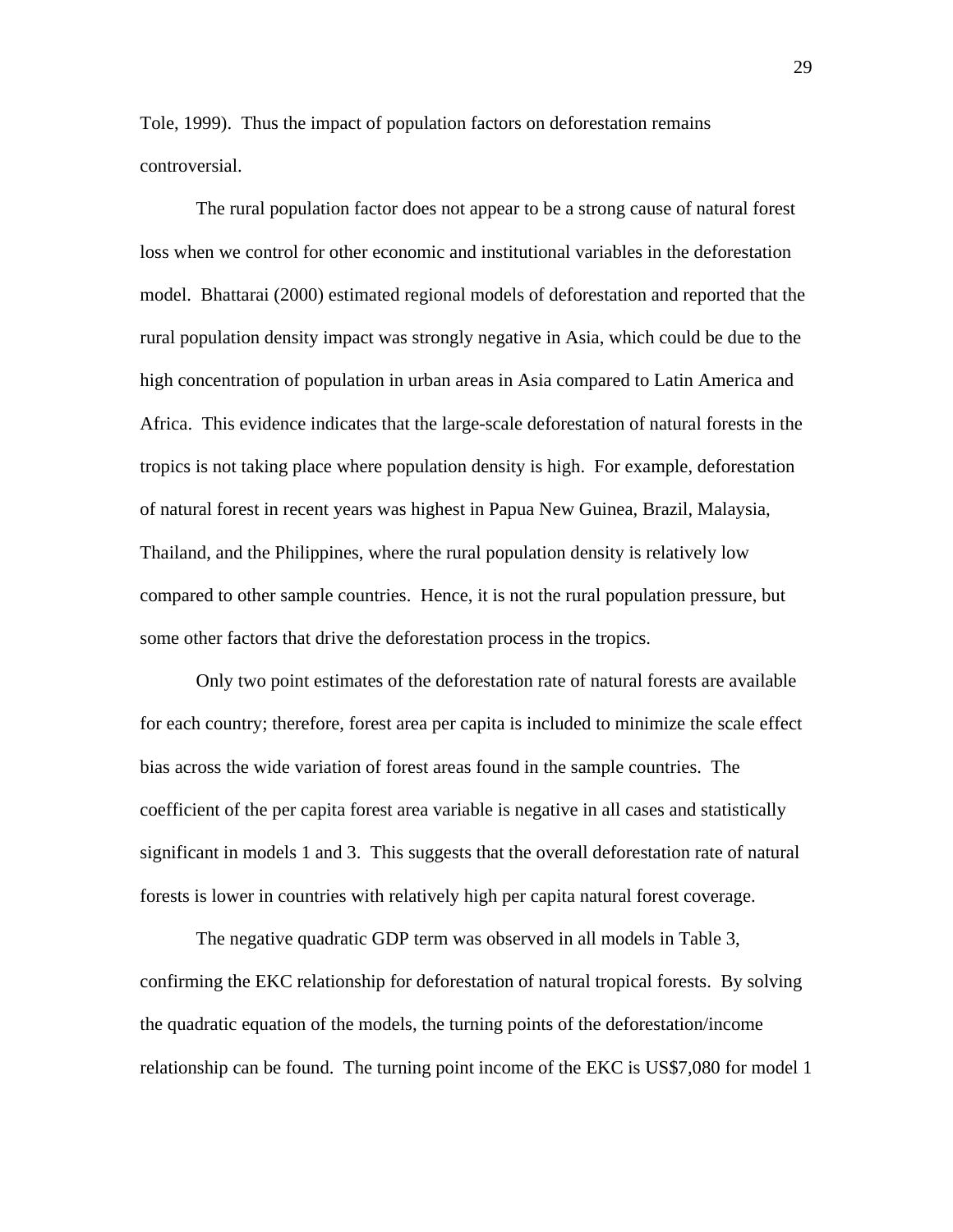and US\$7,140 for model 2. The turning point income of \$5,940 with the interaction term in model 3 is lower than the other cases. Thus the EKC for natural forests implies that we can expect developing countries with tropical forests and incomes below \$6,000- 7,000 to continue to lose natural forest lands.<sup>5</sup> When incomes grow above those levels, conservation efforts will become effective and the deforestation trend will reverse. Few countries in the sample have incomes above these levels. For most sample countries the EKC turning point is substantially higher than current incomes. This suggests that income growth alone may not be able to check the present deforestation trend in the tropics. Prudent macroeconomic policies and attention to institutional structure are also critically important to the tropical deforestation process.

### **Conclusions**

 $\overline{a}$ 

This study contributes to the literature of the EKC in general, and the EKC for deforestation in particular. Empirical results presented here focus on the depletion of natural tropical forests. The natural forest data, published by WRI, provide an improved definition of the deforestation process over previous studies using FAO data. Previous empirical studies of the global EKC for deforestation provide mixed evidence of the validity of the deforestation EKC relationship. This study confirms the EKC for deforestation in tropical developing countries and asserts that quality of institutions plays a vital role in the protection of forest resources.

Results of this study should be interpreted cautiously since the estimated models do not represent any specific country or locality where deforestation activities are taking place. However, the results from cross-national analysis are useful for validating or refuting some of the controversial theoretical issues discussed in the literature. This

 $<sup>5</sup>$  Countries selected for the study and their 1990 real incomes are given in Appendix Table 1.</sup>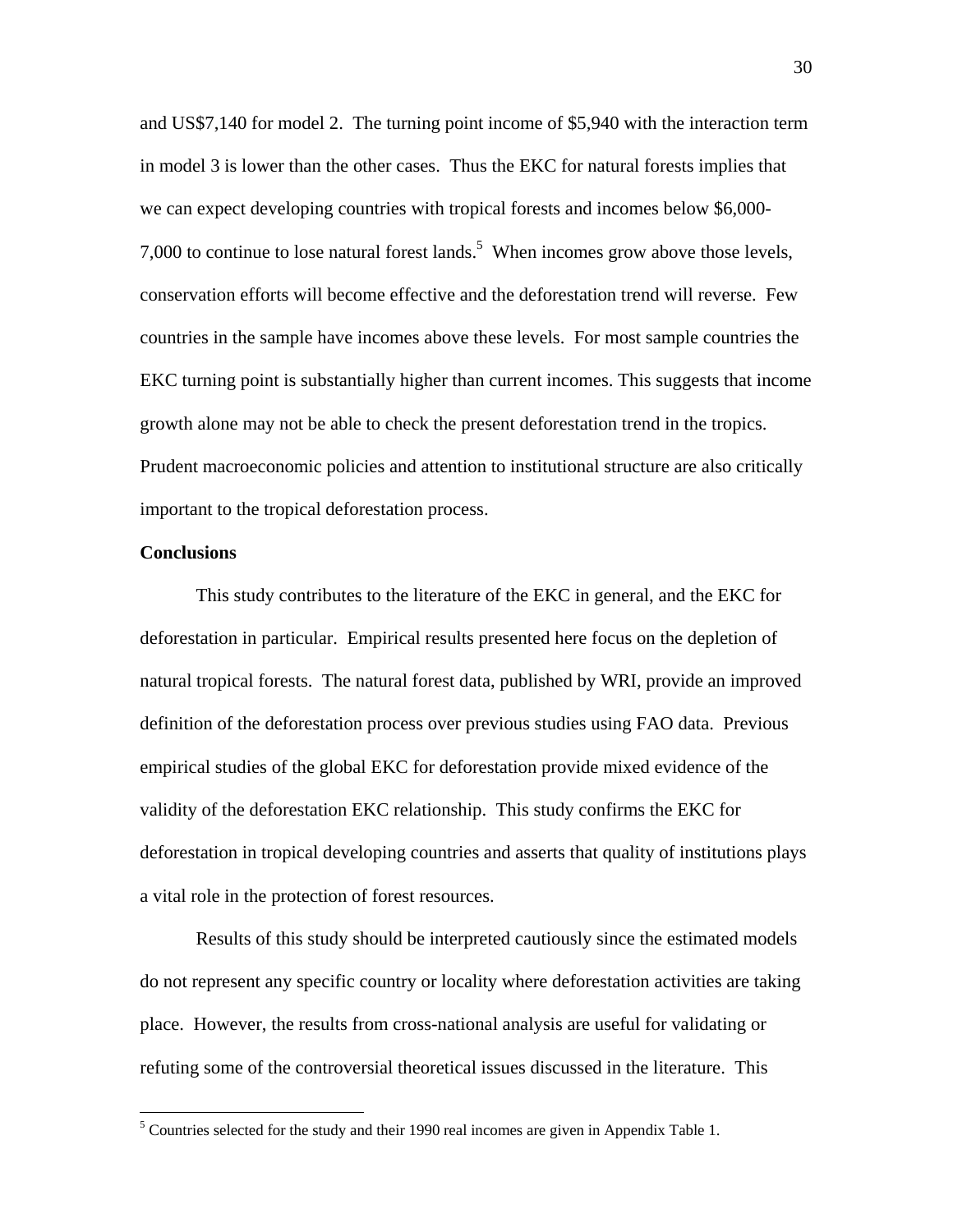cross-country empirical analysis provides information for global policy recommendations as well as input for further theoretical exercises on the subject. The results in this study provide confirmation of the global environmental protection concept embodied in the EKC.

The EKC model for natural forest confirms that quality of governance is a critical determinant of tropical deforestation. Among the macroeconomic policy factors selected for the EKC models, increases in economic growth, the real exchange rate, and the black market premium on foreign exchange reduce deforestation of tropical natural forests.

Despite the emphasis given to local population pressure, shifting cultivation, and slash and burn agriculture in the literature on the economics of deforestation it appears that local population pressure is not a primary driving force for the depletion of natural forests. However, overall population growth does have a positive impact on deforestation.

The change in cereal yield and secondary school enrolment –proxies for technology change in the agrarian sector and human capital development, respectively – were both found to deter the deforestation process. These results are consistent with the basic concept of the EKC hypothesis, which suggests that economic development is consistent with improved environmental quality. Improvements in education provide opportunities for off-farm employment, facilitate technology adoption, and improve public participation in the democratic process. Thus, the empirical evidence from this study demonstrates that both technological and social development will have favourable impacts on the conservation of natural forests.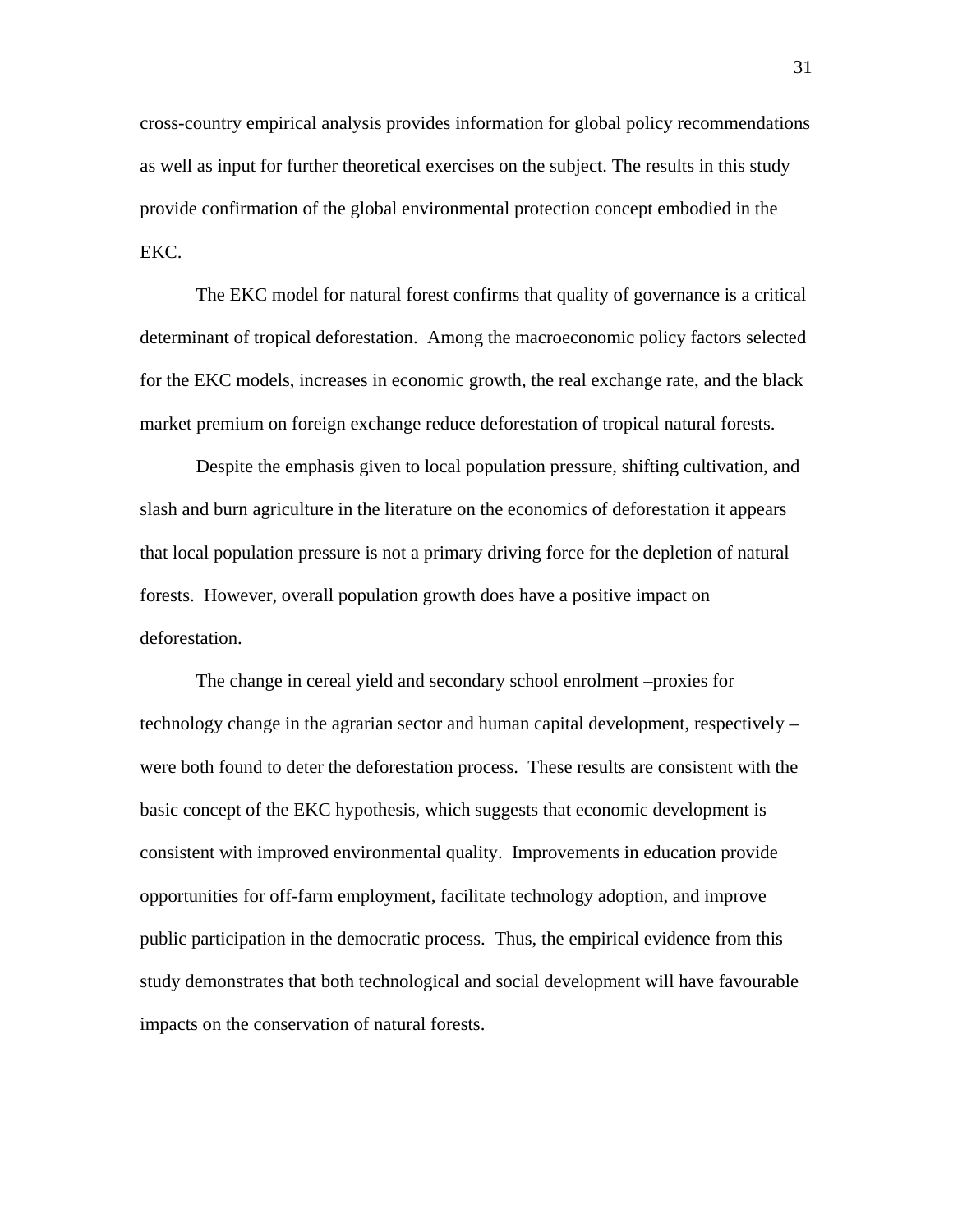### **References**

- Allen, J.C., and D.F. Barnes (1985), 'The causes of tropical deforestation in developing countries', Annals of the Association of American Geographers 75: 163-84.
- Angelsen, A. and D. Kaimowitz (1999), 'Rethinking the causes of deforestation: Lessons from economic models', The World Bank Research Observer 14: 73-98.
- Antle, J.M., and G. Heidebrink (1995), 'Environment and development: Theory and international evidence', Economic Development and Cultural Change 43: 603- 625.
- Arrow, K., B. Bolin, R. Costanza, P. Dasgupta, C. Folke, C. S. Holling, B. Jansson, S. Levin, K. Maler, C. Perrings, and D. Pimental (1995), 'Economic growth, carrying capacity, and the environment', Science 268: 520-521.
- Baltagi, B.H. (1995), Econometric Analysis of Panel Data, New York: John Wiley & Sons.
- Barbier, E.B. (1997), 'Introduction to the environmental Kuznets curve special issue', Environment and Development Economics 2: 369-381.
- Barbier, E.B., J.C. Burgess, and A. Markandya (1991), 'The economics of tropical deforestation', AMBIO 20: 55-58.
- Barro, R.J. (1996), 'Democracy and growth', Journal of Economic Growth 1: 1-27.
- Bhattarai, M. and M.D. Hammig (2000), 'An empirical investigation of the environmental Kuznets curve for deforestation in Latin America', Selected paper, Southern Agricultural Economics Association annual meetings, Lexington, Kentucky.
- Bhattarai, M. and M.D. Hammig (2001), 'Institutions and the environmental Kuznets curve for deforestation: A cross-country analysis for Latin America, Africa, and Asia', World Development 29: 995-1010.
- Bhattarai, M. (2000), 'The environmental Kuznets curve for deforestation in Latin America, Africa and Asia: Macroeconomics and institutional perspectives', Unpublished PhD dissertation, Clemson University, Clemson, SC.
- Binswanger, H.P. (1991), 'Brazilian policies that encourage deforestation in the Amazon', World Development 19: 821-829.
- Brown, K. and D.W. Pearce, eds. (1994), The Causes of Tropical Deforestation: The Economic and Statistical Analysis of Factors Giving Rise to the Loss of Tropical Forests, Vancouver: UBC Press.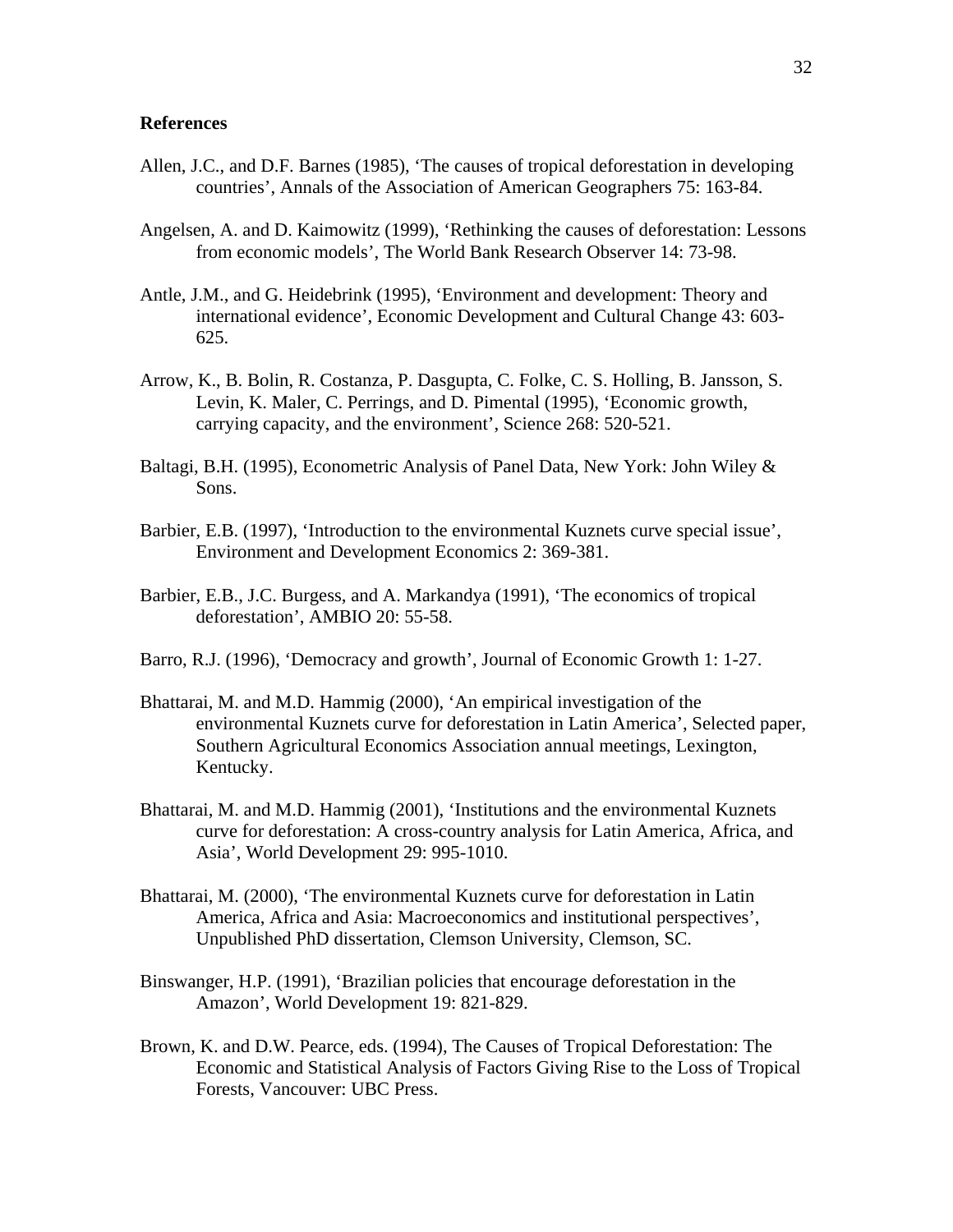- Burgess, J.C. (1992), 'Economic analysis of the cause of tropical deforestation', Discussion Paper, DP 92-03, London Environmental Economics Centre, London.
- Cropper, M., and C. Griffiths (1994), 'The interaction of population growth and environmental quality', American Economic Review 84: 250-254.
- Deacon, R.T. (1994), 'Deforestation and the rule of law in a cross section of countries', Land Economics 70: 414-430.
- Ehrhardt-Martinez, K. (1998), 'Social determinants of deforestation in developing countries: A cross-national study', Social Forces 77: 567-586.
- Ekins, P. (1997), 'The Kuznets curve for the environment and economic growth: Examining the evidence', Environment and Planning 29: 805-830.
- FAO (1997), State of the World's Forest, Rome: United Nations Food and Agricultural Organization.
- Gastil, R.D. (1987), Freedom in the World, Westport, CT: Greenwood Press.

Gibson, C.C., E. Ostrom, and M.A. McKean (2000), 'Forests, people, and

- governance: Some initial theoretical lessons', In Gibson, C.C., M.A. McKean and E.
- Ostrom, eds., People and Forests: Communities, Institutions, and Governance,

Cambridge, MA: The MIT Press.

- Godoy, R., S. Groff, and K. O'Neill (1998), 'The role of education in neotropical deforestation: Household evidence from Amerindians in Honduras', Human Ecology 26: 649-675.
- Greene, W.H. (1997), Econometric Analysis, Englewood Cliffs, NJ: Prentice Hall.
- Grossman, G.M. and A.B. Krueger (1991), 'Environmental Impact of a North American Free Trade Agreement', Working Paper No: 3914, National Bureau of Economic Research, Cambridge, MA.
- Hsiao, C. (1986), Analysis of Panel Data, Econometric Society Monographs No. 11. Cambridge, UK: Cambridge University Press.
- Isham, J., D. Kaufmann, and L. Pritchett (1997), 'Civil liberties, democracy, and the performance of government projects', The World Bank Economic Review 11: 219-42.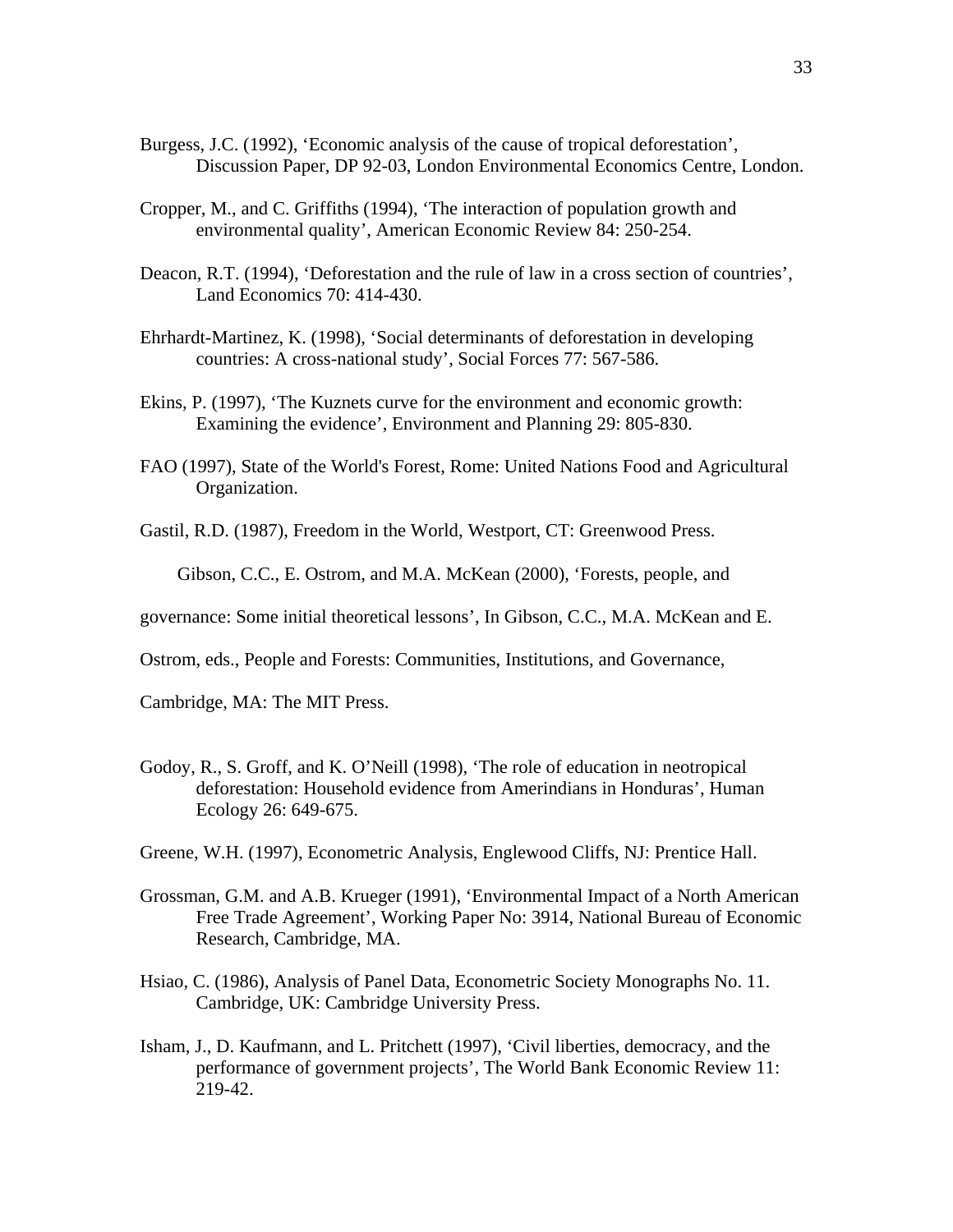- Kahn, J.R. and J.A. McDonald (1995), 'Third-world debt and tropical deforestation', Ecological Economics 12: 107-123.
- Knack, S. and P. Keefer (1995), 'Institutions and economic performance: Cross-country tests using alternative institutional measures', Economics and Politics 7: 231-244.
- Koop, G. and L. Tole (1999), 'Is there an environmental Kuznets curve for deforestation?', Journal of Development Economics 58: 231-244.
- Mather, A.S., C.L. Needle, and J. Fairbairn (1999), 'The environmental Kuznets curve and forest trends', Geography 84: 55-65.
- Munasinghe, M. (1999), 'Is environmental degradation an inevitable consequence of economic growth: Tunneling through the environmental Kuznets curve,' Ecological Economics 29: 89-109.
- Myers, N. (1994), 'Tropical deforestation: Rates and patterns', in K. Brown and D.W. Pearce, eds., The Causes of Tropical Deforestation: The Economic and Statistical Analysis of Factors Giving Rise to the Loss of the Tropical Forests, Vancouver: UBC Press.
- Myers, N. (1991), 'Tropical forest: Present status and future outlook', Climate Change 19: 3-32.
- Norton, S.W. (1998), 'Property rights, the environment, and economic well-being', in P.J. Hill and R.E. Meiners, eds., Who Owns the Environment?, Lanham, MD: Rowman & Littlefield.
- Palo, M. (1994), 'Population and deforestation', in K. Brown and D.W. Pearce, eds., The Causes of Tropical Deforestation: The Economic and Statistical Analysis of Factors Giving Rise to the Loss of the Tropical Forests, Vancouver: UBC Press.
- Panayotou, T. (1997), 'Demystifying the environmental Kuznets curve: Turning a black box into a policy tool', Environment and Development Economics 2:465-484.
- Panayotou, T. (1995), 'Environmental degradation at different stages of economic development', in I. Ahmed and J.A. Doeleman, eds., Beyond Rio: The Environmental Crisis and Sustainable Livelihoods in the Third World, ILO Studies Series, New York: St. Martin's Press.
- Repetto, R. and M. Gillis, eds., (1988), Public Policies and the Misuses of Forest Resources, New York: Cambridge University Press.
- Samuelson, P. (1976), 'Economics of forestry in an evolving society', Economic Inquiry 14: 466-492.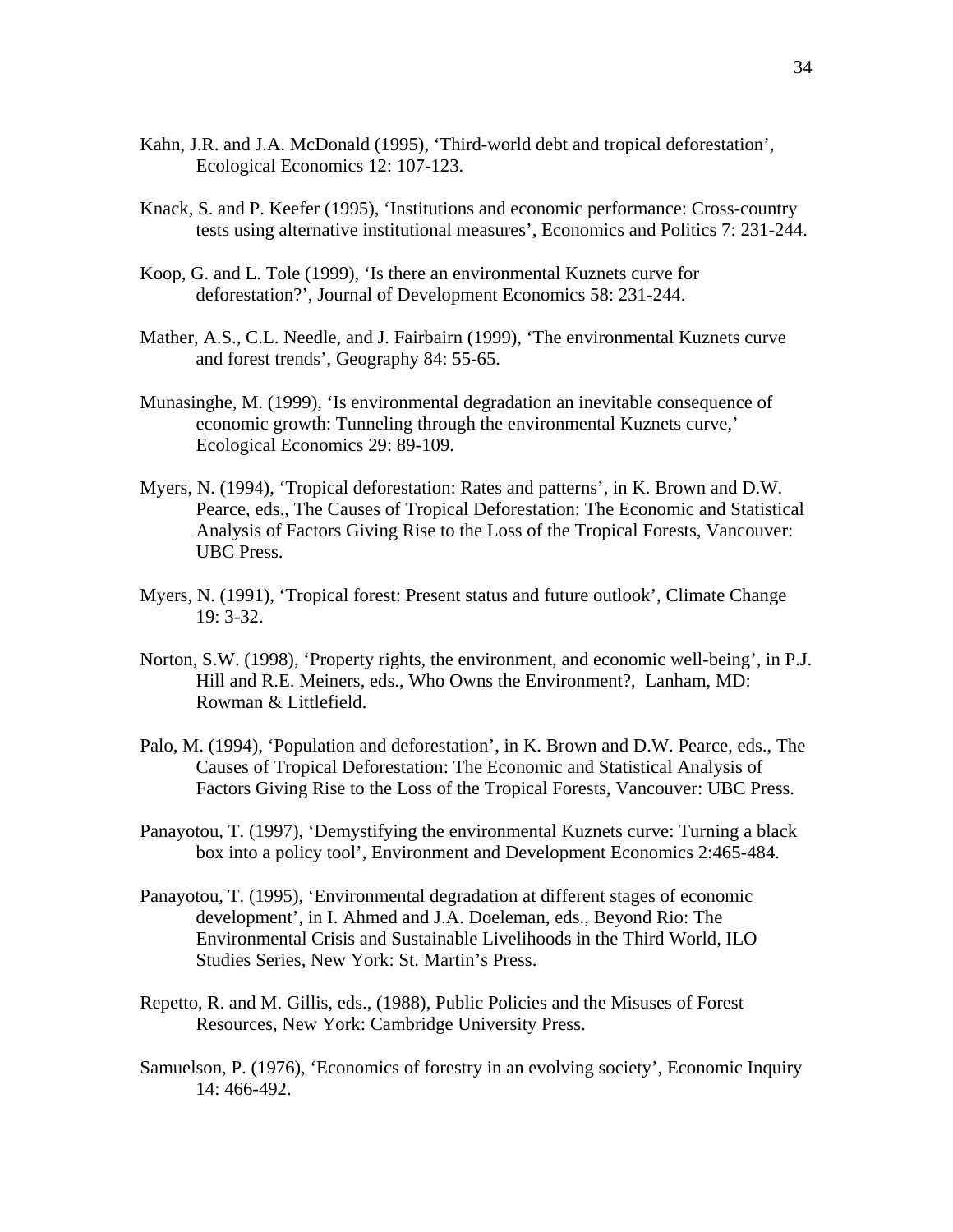- Scully, G.W. (1992), Constitutional Environments and Economic Growth, Princeton, NJ: Princeton University Press.
- Seldon, T.M. and D. Song (1994), 'Environmental quality and development: Is there a Kuznets curve for air pollution emission?', Journal of Environmental Economics and Management 27: 147-162.
- Shafik, N. and S. Bandhyopadhyay (1992), 'Economic growth and environmental quality: Time series and cross section evidence', Working Paper for the World Development Report 1992, Washington, DC: The World Bank.
- Shafik, N. (1994), 'Macroeconomic causes of deforestation: Barking up the wrong tree?', in Brown, K. and D.W. Pearce, eds., The Cause of Tropical Deforestation: The Economic and Statistical Analysis of Factors Giving Rise to the Loss of the Tropical Forests*,* Vancouver: UBC Press.
- Sokoloff, K.L. and S.L. Engerman (2000), 'Institutions, factor endowments, and path of development in the new world', Journal of Economic Perspectives 14: 217-232.
- Southgate, D., and C.F. Runge (1990), 'The institutional origins of deforestation in Latin America', Department of Agricultural and Applied Economics Staff Paper 90-5, University of Minnesota, Minneapolis.
- Southgate, D. (1994), 'Tropical deforestation and agricultural development in Latin America', in Brown, K. and D.W. Pearce, eds., The Cause of Tropical Deforestation: The Economic and Statistical Analysis of Factors Giving Rise to the Loss of the Tropical Forests, Vancouver: UBC Press.
- Southgate, D., R. Sierra, and L. Brown (1991), 'The causes of tropical deforestation in Ecuador: A statistical analysis', World Development 19: 1145-1151.
- Stern, D.I., M.S. Common, and E.B. Barbier (1996), 'Economic growth and environmental degradation: The environmental Kuznets curve and sustainable development', World Development 24: 1151-1160.
- Summers, R. and A. Heston (1991), 'The Penn world table (Mark 5.5): An expanded set of international comparisons 1950-1988', Quarterly Journal of Economics 106: 327-68.
- Templeton, S.R. and S.J. Scherr (1999), 'Effects of demographic and related microeconomic change on land quality in hills and mountains of developing countries', World Development 27: 903-918.
- World Bank (1998), World Development Indicators CD Rom data Sets, Washington DC: The World Bank.